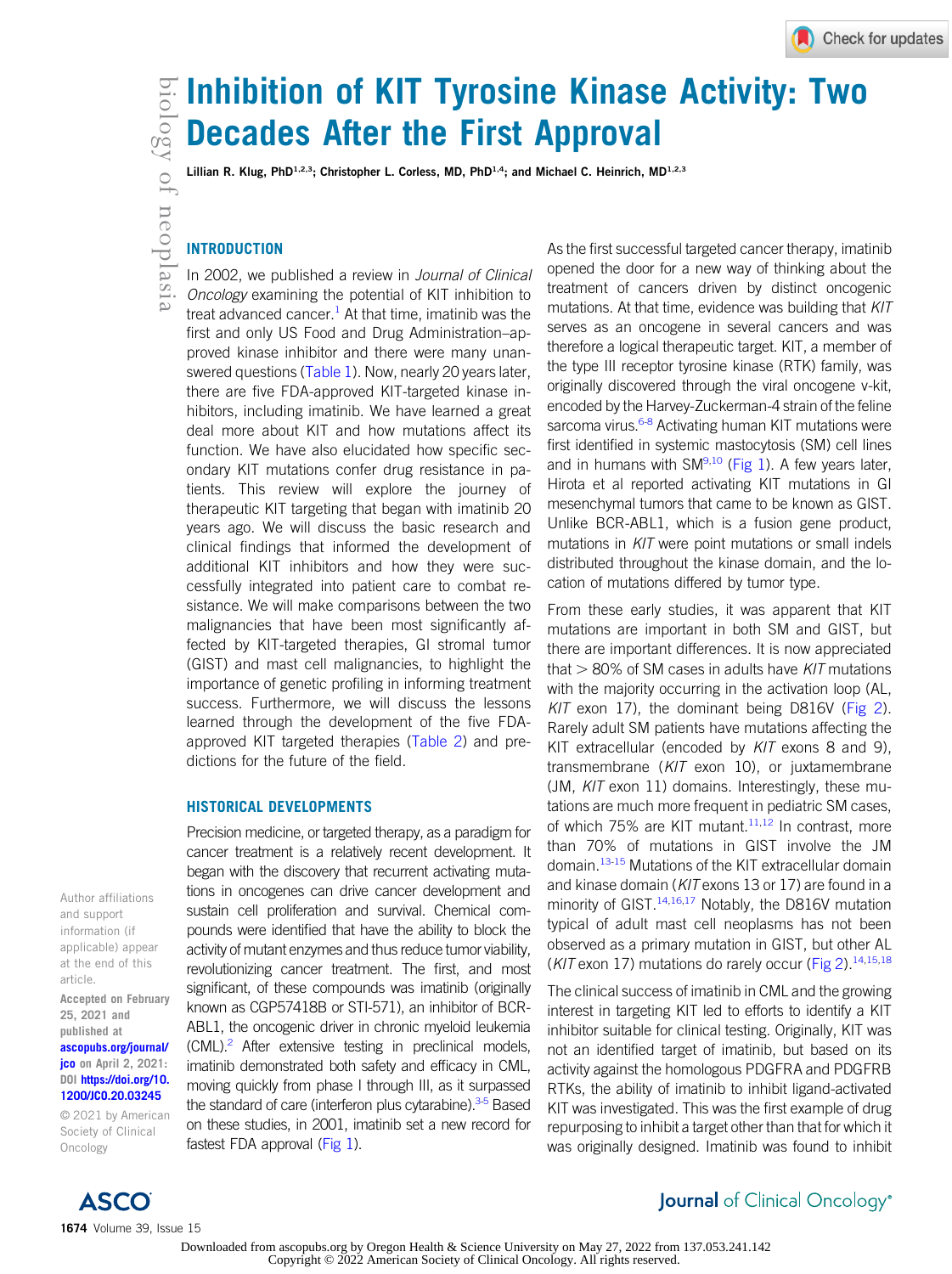#### **CONTEXT**

### Key Objective

Imatinib, the first kinase inhibitor for cancer treatment, was developed over 20 years ago. In that time, imatinib as a KITtargeted therapy revolutionized the treatment of patients with KIT-driven malignancies, primarily GI stromal tumor and systemic mastocytosis, and led to the development of additional KIT inhibitors that have significantly improved patient outcomes. We explore the history of KIT-targeted therapies beginning with imatinib.

#### Knowledge Generated

Numerous lessons have been learned from the initial preclinical and clinical studies with imatinib and other KIT inhibitors. The clinical use of imatinib has also provided the basis to understand the molecular properties of KIT and its interactions with drugs, allowing for rational design of more successful KIT inhibitors.

# Relevance

The development of imatinib, as well as later-line KIT-targeted kinase inhibitors, has transformed the way we treat GI stromal tumors and mast cell malignancies. Further understanding of KIT biology and resistance mechanisms will further inform and refine our treatment of KIT-driven diseases.

not only wild-type KIT with similar potency to the BCR-ABL1 and PDGFRA/B but also potently the KIT JM–mutant kinase activity, like those most commonly described in GIST.<sup>[19](#page-8-16)[,20](#page-8-17)</sup> No activity, however, was seen against KIT with compound  $JM + D816V$  mutations for reasons that were unknown at the time.<sup>21,[22](#page-8-19)</sup> Further preclinical testing demonstrated that imatinib decreased proliferation and survival in the first KITmutant GIST cell line, indicating the oncogenic dependence of GIST cells on the kinase activity of mutated KIT.<sup>[23](#page-8-20)</sup>

As the previous century ended, the stage was set for testing imatinib in GIST and mast cell neoplasms. The available preclinical data predicted that imatinib might be effective for treating GIST, which typically expresses imatinib-sensitive KIT JM mutations, but was unlikely to be effective against the majority of mast cell neoplasms that express the imatinibresistant KIT D816V. In retrospect, these preclinical results not only were excellent predictors of the primary response outcomes in human studies of imatinib but also predicted how compound mutations in different parts of the kinase domain differentially affect kinase conformation and thus drug binding. As discussed below, the limitations of imatinib drove serial efforts to produce more potent KIT inhibitors for patients with GIST and SM.

# IMATINIB, THE FIRST CLINICALLY EFFECTIVE KIT INHIBITOR GIST Clinical Studies

The first clinical success with imatinib in GIST was seen in the treatment of a single patient with heavily chemotherapy

| <b>Topic</b> | <b>Outstanding Questions in 2000</b>                                                                                                                                                                                                                                    | <b>Outstanding Questions in 2020</b>                                                                                                                                                                                                                                                |
|--------------|-------------------------------------------------------------------------------------------------------------------------------------------------------------------------------------------------------------------------------------------------------------------------|-------------------------------------------------------------------------------------------------------------------------------------------------------------------------------------------------------------------------------------------------------------------------------------|
| Treatment    | What are the side effects of long-term imatinib treatment?<br>What is the potential of KIT TKI for treating acute myelogenous<br>leukemia, melanoma, germ cell tumors, and other cancers? <sup>3</sup><br>Are KIT overexpressing cancers treatable with KIT inhibitors? | What are the side effects of new type I and switch pocket KIT TKIs?<br>Can combination treatments be developed?<br>How to use KIT inhibitors in SM-AHN where there is a complex mutational<br>landscape beyond KIT, which reflects the associated hematologic<br>neoplasm?          |
| KIT biology  | How do somatic mutations activate KIT?<br>Which KIT mutations are sensitive to imatinib?                                                                                                                                                                                | Can agents that selectively degrade KIT be developed, thereby enabling<br>mutation agnostic therapy?<br>Is it possible for a single inhibitor to be effective against ATP binding pocket<br>and AL mutations?                                                                       |
| Resistance   | What are the potential mechanisms of resistance to imatinib and<br>how can they be overcome?<br>How can we design new and better KIT inhibitors?                                                                                                                        | What are the resistance mechanisms to new type I and switch pocket KIT<br>TKI <sub>S</sub> ?<br>With the use of multiple lines of KIT inhibitors, will tumors eventually<br>become KIT-independent?<br>Can mutation agnostic therapies be developed to control advanced<br>disease? |

#### <span id="page-1-0"></span>TABLE 1. Outstanding Questions 2000 Versus 2020

Abbreviations: AL, activation loop; AML, acute myeloid leukemia; NCCN, National Comprehensive Cancer Network; SM, systemic mastocytosis; SM-AHN, SM with associated hematological neoplasm; TKI, tyrosine kinase inhibitor.

a Clinical testing of imatinib in other tumors with activating KIT mutations, including germ cell tumors, and rare subsets of melanoma and AML had disappointing results, with the exception of KIT-mutant melanoma, in which some activity of imatinib was noted.<sup>[50,](#page-9-0)[133](#page-11-0)[-143](#page-12-0)</sup> NCCN guidelines suggest imatinib be considered as a second-line treatment of KIT-mutant melanoma, after progression or intolerance of a first-line immunotherapy regimen.<sup>144</sup>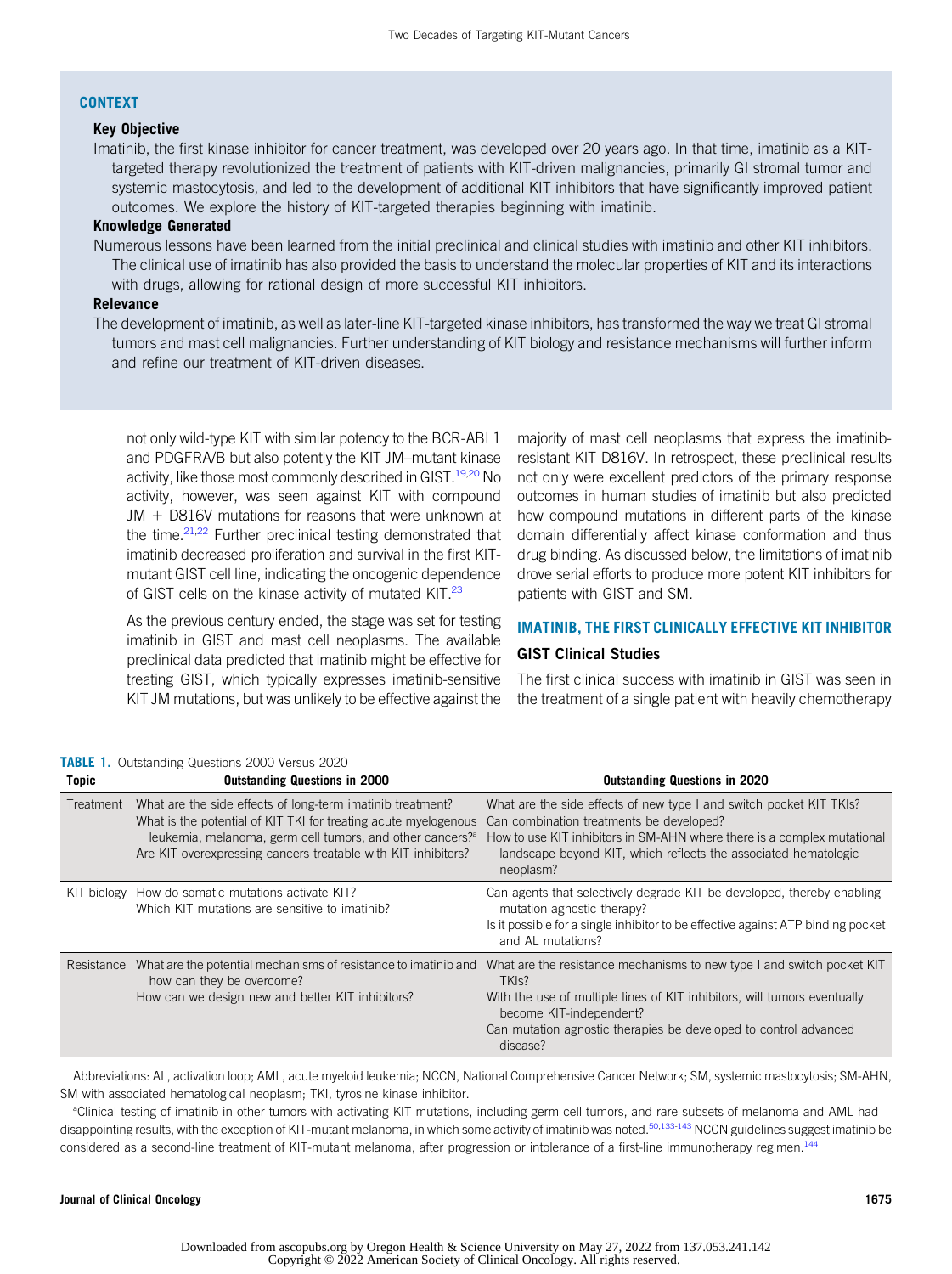<span id="page-2-0"></span>**TABLE 2.** Summary of FDA-Approved KIT-Targeted Therapies

| Drug Name<br>(Alternative Name) | TKI<br>Class            | Original<br><b>Targets</b> | <b>Approved GIST Indication</b>                                                                                                                                                     | <b>Approved SM Indication</b>                                                                                       |
|---------------------------------|-------------------------|----------------------------|-------------------------------------------------------------------------------------------------------------------------------------------------------------------------------------|---------------------------------------------------------------------------------------------------------------------|
| Imatinib (STI-571) Type II      |                         | BCR-ABL1                   | Patients with KIT (CD117)-positive unresectable and/or<br>metastatic malignant GIST <sup>38</sup>                                                                                   | Adult patients with ASM without the D816V<br>c-KIT mutation or with cKIT mutational<br>status unknown <sup>51</sup> |
| Sunitinib                       | Tvpe II                 | VEGFR and<br>FLT3          | GIST after disease progression on or intolerance to imatinib<br>mesylate <sup>145</sup>                                                                                             | <b>NA</b>                                                                                                           |
| Regorafenib                     |                         | Type II VEGFR              | Locally advanced, unresectable, or metastatic GIST that has<br>been previously treated with imatinib, mesylate, and sunitinib<br>malate <sup>146</sup>                              | <b>NA</b>                                                                                                           |
| Midostaurin<br>(PKC412)         | Type I                  | <b>PKC</b>                 | <b>NA</b>                                                                                                                                                                           | ASM, SM-AHN, or MCL <sup>116</sup>                                                                                  |
| Ripretinib (DCC-<br>2618)       | Type<br>II <sup>a</sup> | KIT                        | Indicated for the treatment of adult patients with advanced GIST NA<br>who have received prior treatment with three or more kinase<br>inhibitors, including imatinib <sup>107</sup> |                                                                                                                     |
| Avapritinib (BLU-<br>285)       | Type I                  | KIT/<br><b>PDGFRA</b>      | Not approved for KIT-mutant GIST, but approved for PDGFRA NA <sup>b</sup><br>exon 18-mutant GIST <sup>147</sup>                                                                     |                                                                                                                     |

Abbreviations: ASM, aggressive systemic mastocytosis; FDA, US Food and Drug Administration; GIST, GI stromal tumor; MCL, mast cell leukemia; NA, not available; SM, systemic mastocytosis; SM-AHN, SM with associated hematological neoplasm; TKI, tyrosine kinase inhibitor.

<sup>a</sup>Ripretinib is a type II inhibitor, but is not ATP-competitive.

<sup>b</sup>Approval of avapritinib for advanced SM (and possibly indolent SM) anticipated for 2021-2022 time frame.

pretreated, KIT JM-mutant GIST.<sup>[24](#page-8-21)</sup> This small proof-ofconcept trial was initiated amid concerns over drug absorption in patients with GIST, many of whom had undergone resection of the gut (stomach, small bowel, or colon), as well as drug metabolism, since these patients often had liver metastases and/or prior hepatic surgery.<sup>[25](#page-8-22)[-27](#page-8-23)</sup> Despite these concerns, the first patient's tumor showed a complete metabolic response and a 52% decrease in size after one month. Imatinib was well-tolerated, and the side effect profile was consistent with those reported in CML.<sup>[24](#page-8-21)</sup> Based on these results, two randomized phase I-II studies were opened in the United States and Europe in 2000.<sup>28[-30](#page-9-1)</sup> In both studies, the objective response rate (ORR) was approximately 67% and no new imatinib safety signals were noted.<sup>[27](#page-8-23)[,31](#page-9-2)</sup> Two large randomized phase III studies confirmed the efficacy of imatinib in GIST, with an ORR of approximately 50%, a median progression-free survival (PFS) of around 2 years, and a median overall survival (OS) of 4-5 years.<sup>[32-](#page-9-3)[35](#page-9-4)</sup> More recently, long-term follow-up of these phase III studies has estimated 10-year PFS and OS rates of 8% and 20%, respectively.<sup>[36](#page-9-5),[37](#page-9-6)</sup> Imatinib was granted FDA approval for treatment of unresectable, recurrent, and/or metastatic GIST in February 2002, just nine months after its initial approval for CML $^{38}$  $^{38}$  $^{38}$  [\(Fig 1\)](#page-3-0). Additional accelerated and subsequently regular approvals for the adjuvant treatment of patients following complete gross resection of GIST were granted in 2008 and 2012, respectively.<sup>[39](#page-9-8)</sup>

#### **Mastocytosis**

Although the majority of KIT-mutant GIST have imatinibsensitive mutations, the converse is true in SM. The D816V mutation is resistant, and only a small number of other KIT

mutations are imatinib sensitive (Fig  $2$ ).<sup>[20](#page-8-17),[22,](#page-8-19)[40](#page-9-9)[-43](#page-9-10)</sup> These preclinical observations were confirmed in the initial clinical studies in mastocytosis, where the majority of patients who had meaningful responses to imatinib were those with coexistent eosinophilia. Further analysis of these exceptional responders, as well as patients with hypereosinophilic syndrome without a diagnosis of SM, identified a chromosomal translocation producing the imatinib-sensitive FIP1L1-PDGFRA fusion kinase as the underlying molec-ular basis for response.<sup>[44,](#page-9-11)[45](#page-9-12)</sup> Based on these observations, in 2008, the WHO reclassified these cases as myeloid and lymphoid neoplasms with eosinophilia and abnormalities of PDGFRA, PDGFRB, FGFR1, or PCM-JAK2.

In contrast, SM patients with the typical D816V had minimal or no response to imatinib, whereas the rare patients with imatinib-sensitive mutations involving KIT exons 8, 9, 10, or 17 were observed to have very good responses to imatinib.<sup>46-[50](#page-9-0)</sup> In addition, some responses were noted in SM patients with no molecular analysis of KIT or PDGFRA mutations. In October 2006, the FDA approved imatinib for treatment of patients with aggressive SM whose disease had no detectable KIT D816V mutation or had an unknown KIT mutational status (Fig  $1$ ).<sup>51</sup> However, in retrospect, it is likely that many of these cases had imatinib-sensitive mutations that were not identified because of an incomplete spectrum of mutational analysis or insensitive technologies for detecting mutations in a background of normal cells.<sup>[12](#page-8-9)[,52](#page-9-15)[,53](#page-9-16)</sup>

#### Lessons Learned From the Initial Experience in Treating KIT-Mutant Malignancies With Imatinib

Despite initial concerns that a potent KIT inhibitor might cause unacceptable short-term or long-term toxicities,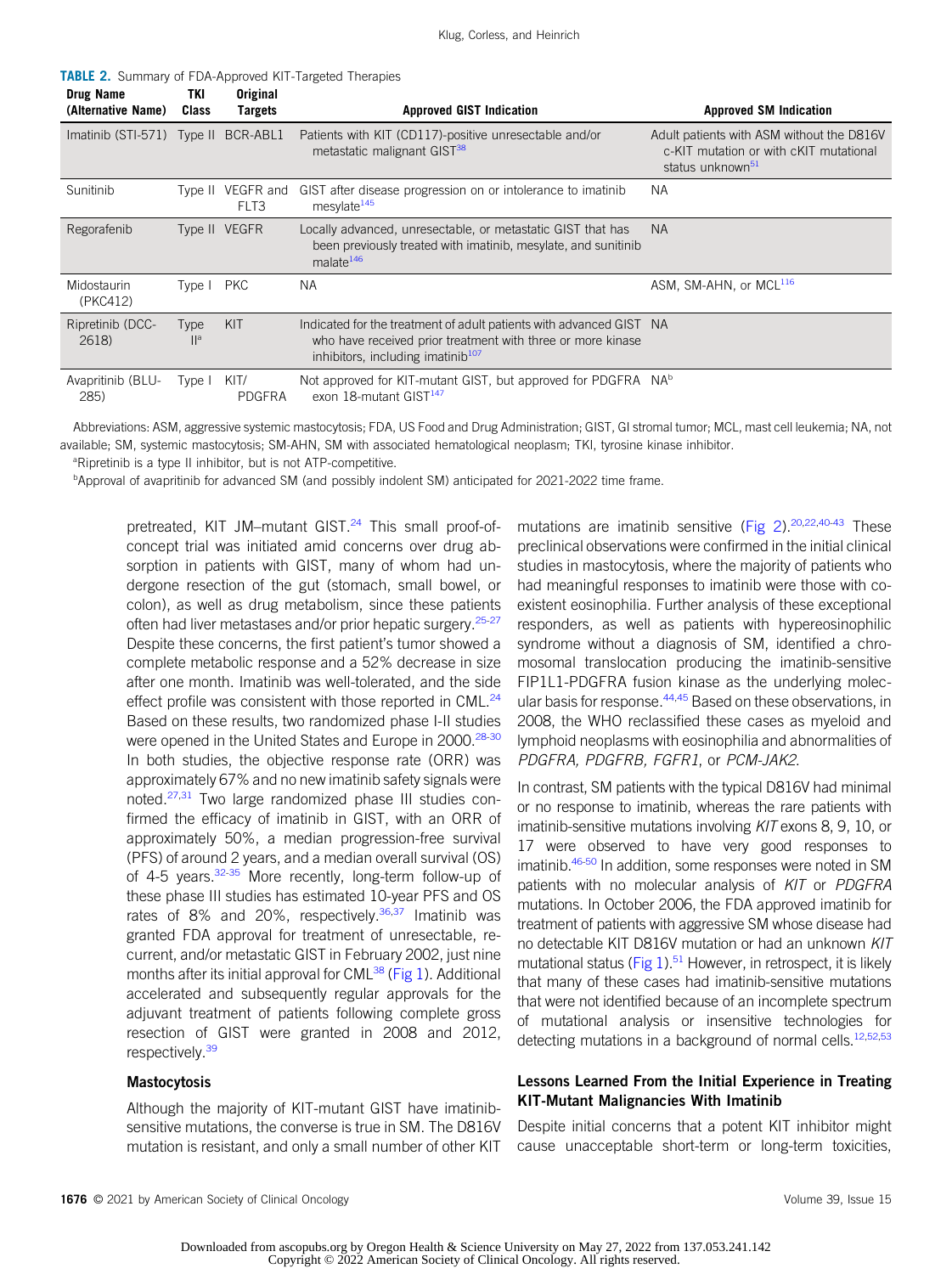especially in terms of myelosuppression, the data from the initial imatinib studies in CML and GIST revealed an acceptable safety profile. Many patients have now been treated for more than a decade or two without any known long-term side effects. This important finding from the early imatinib studies generated interest in developing additional KIT kinase inhibitors. [36](#page-9-5),[54,](#page-9-17)[55](#page-9-18)

The results from the early imatinib studies in treating GIST and SM demonstrated a strong relationship between the underlying oncogenic mutation and drug response. In GIST, the best outcomes were seen with patients with KIT JM-mutant tumors.<sup>[56,](#page-9-19)[57](#page-9-20)</sup> Randomized phase III studies demonstrated that patients with KIT exon 9-mutant GIST respond better to high-dose imatinib (800 mg daily),

| 1990                                                                                                                                    |                                                                                                                                                                                                                        |  |  |  |  |
|-----------------------------------------------------------------------------------------------------------------------------------------|------------------------------------------------------------------------------------------------------------------------------------------------------------------------------------------------------------------------|--|--|--|--|
| 1993: KIT mutations found in human<br>mast cell leukemia                                                                                |                                                                                                                                                                                                                        |  |  |  |  |
| 1997: First kinase inhibitor, STI-571,<br>developed                                                                                     | 1998: KIT mutations found in human GIST<br>2000:                                                                                                                                                                       |  |  |  |  |
| 2002: Initiation of phase II study of the<br>$2000 -$<br>efficacy of imatinib treatment in patients<br>with advanced SM (reported 2009) | STI-571 inhibits KIT and kills human<br>KIT-mutant mast cells and GIST cells<br>First GIST patient treated with imatinib<br>shows remarkable response<br>Phase II trial with imatinib in advanced<br><b>GIST opens</b> |  |  |  |  |
| 2003: First patient with SM treated with<br>midostaurin                                                                                 | 2002: FDA approves imatinib for advanced<br><b>GIST</b><br>2004: Initiation of phase III of sunitinib in                                                                                                               |  |  |  |  |
| 2004: Crystal structure of KIT bound to<br>imatinib in the inactive conformation<br>reported                                            | patients with GIST who have failed imatinib<br>(NCT00075218)                                                                                                                                                           |  |  |  |  |
| 2006: FDA approves imatinib for patients<br>with SM lacking KIT AL mutations<br>2009: Initiation of phase II study of the               | 2006: FDA approves sunitinib for second-<br>line therapy of advanced GIST                                                                                                                                              |  |  |  |  |
| efficacy, safety, and patient-reported<br>outcomes of midostaurin treatment in-<br>patients with advanced SM<br>2010<br>(NCT00782067)   | 2011: Initiation of phase III trial of<br>regorafenib for third-line therapy of<br>advanced GIST (NCT01271712)<br>2012: Imatinib approved for adjuvant                                                                 |  |  |  |  |
| 2015: Initiation of phase I study of the<br>efficacy and safety of ripretinib in<br>advanced GIST and SM (NCT02571036).                 | therapy in GIST<br>2013: FDA approves regorafenib for third-<br>line therapy of advanced GIST                                                                                                                          |  |  |  |  |
| 2016: Initiation of phase I of avapritinib in<br>advanced SM (EXPLORER, NCT03580655)<br>2017: FDA approves midostaurin for              | 2015: Initiation of phase I study of the<br>efficacy and safety of avapritinib in<br>advanced GIST and SM (NAVIGATOR,<br>NCT02508532)                                                                                  |  |  |  |  |
| advanced SM<br>2018: Initiation of phase II of avapritinib in<br>advanced SM (PATHFINDER, NCT03580655)                                  | 2018: Phase III trial with ripretinib for<br>advanced GIST in fourth line (INVICTUS,<br>NCT03353753)<br>2019: Phase III trial with ripretinib v                                                                        |  |  |  |  |
| 2019: Initiation of phase II of avapritinib<br>in ISM (PIONEER, NCT03731260)<br>2020                                                    | sunitinib for second line GIST initiated<br>(INTRIGUE, NCT03673501)<br>2020: Ripretinib approved for fourth-line GIST                                                                                                  |  |  |  |  |

<span id="page-3-0"></span>FIG 1. Significant milestones in KIT-targeted treatment (1990-2020). Events shown chronologically from top to bottom. Events relevant to mast cell disease shown on the left and those for GIST on the right. AL, activation loop; FDA, US Food and Drug Administration; GIST, GI stromal tumor; ISM, indolent systematic mastocytosis; SM, systemic mastocytosis.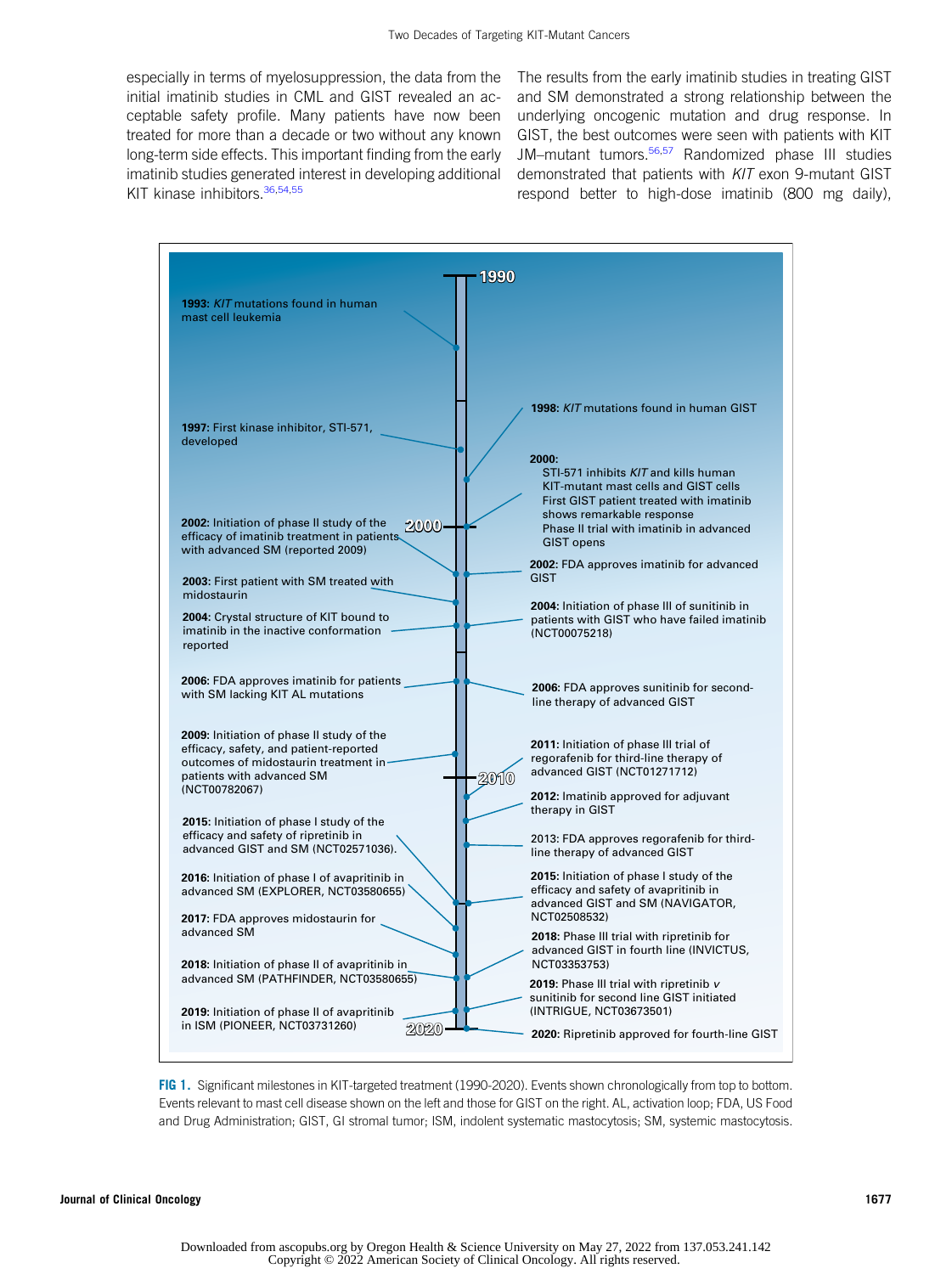

<span id="page-4-0"></span>FIG 2. Frequency of activating primary KIT mutations observed in KIT-mutant GIST and mast cell malignancies. Relative frequency of KIT mutations seen in KIT-mutant cases only. KIT mutations are seen in  $>80\%$  of adult mast cell malignancies, 75% of pediatric mast cell malignancies, and 75%-80% of GIST; EC, TM, JM, BP, and AL. Dotted shading indicates mutations in tumors that typically respond to imatinib treatment. AL, activation loop; BP, binding pocket; EC, extracellular; GIST, GI stromal tumor; JM, juxtamembrane; TM, transmembrane.

whereas patients with KIT JM–mutant GIST had similar outcomes with standard (400 mg daily) or high doses.  $32,58$  $32,58$ Additionally, patients with GIST lacking KIT mutations rarely responded to imatinib, but analysis of the few responsive cases revealed imatinib-sensitive PDGFRA mutations as the basis for response.<sup>57,[59,](#page-9-22)[60](#page-9-23)</sup> However, the majority of PDGFRA-mutant GIST have an imatinib-resistant mutation, PDGFRA D842V, which is homologous to the KIT D816V mutation seen in SM.<sup>[59,](#page-9-22)[60](#page-9-23)</sup> Based on these observations, a molecular classification of GIST was proposed and has been used to guide therapy and also to focus discovery efforts on subsets of GIST lacking any definable oncogenic mutations<sup>[16](#page-8-13)[,26](#page-8-25)</sup> After two decades of research, the pathogenic cause of more than 99% cases of GIST can be identified and used to guide therapy. $61$ 

As noted above, imatinib was successfully repurposed from the BCR-ABL1 kinase inhibitor development program to target KIT. This paradigm has been extended in other diseases, where a kinase inhibitor used to target one particular kinase can be clinically expanded to homologous oncogenic kinases in the same or different diseases.<sup>[62](#page-9-25)[,63](#page-9-26)</sup> Adoption of imatinib as a KIT inhibitor helped lay the foundation for what has become a molecularly focused, histology agnostic approach to drug development. $64$ 

When imatinib was identified using high-throughput chemical compound screens, there were no crystal structures for ABL1 or KIT. When Schindler et al<sup>[65](#page-9-28)</sup> reported the crystal structure of the ABL1 catalytic domain complexed with an imatinib analog, it was revealed that imatinib bound to the inactive conformation of ABL1 Subsequently, a similar mode of imatinib binding to the inactive KIT structure was reported (Fig  $1$ ).<sup>[66](#page-9-29)</sup> Thus, imatinib is classified as a type II kinase inhibitor (binds to the inactive structure).<sup>67</sup> These results suggested that mutations of the AL that stabilize the active conformation of KIT would result in imatinib resistance, explaining the differential activity of imatinib against the typical GIST-associated KIT JM mutations (inactive conformation favored) versus the typical SM KIT D816V mutation (active conformation strongly favored).<sup>[68,](#page-10-1)[69](#page-10-2)</sup> Based on these and other considerations, structural biology-guided drug design became standard practice in drug development programs[.67,](#page-10-0)[70](#page-10-3)[-72](#page-10-4)

Consistent with the observation that imatinib binds to the inactive KIT conformation, secondary mutations involving the KIT AL were discovered to be a common cause of acquired imatinib resistance in GIST. The other major class of secondary resistance mutations involves the KIT ATP (and imatinib) binding pocket ([Fig 3](#page-6-0)).<sup>[73](#page-10-5)[-78](#page-10-6)</sup> Largely parallel to conclusions from the analysis of secondary ABL1 mutations in imatinib-resistant CML, these observations supported that KIT-mutant GIST remained strongly dependent upon KIT signaling.<sup>[79-](#page-10-7)[82](#page-10-8)</sup> This conclusion led to the hypothesis that imatinib-resistant GIST might be effectively treated using alternative KIT tyrosine kinase inhibitors (TKIs) that could overcome AL or ATP binding pocket mutations.

## Development of Additional Type II Inhibitors for Imatinib-Resistant GIST

By the time resistance to imatinib was fully appreciated, many other kinase inhibitors had been created. The discovery that drug-resistant, KIT-mutant GIST remained KITdependent led to the development of salvage treatments for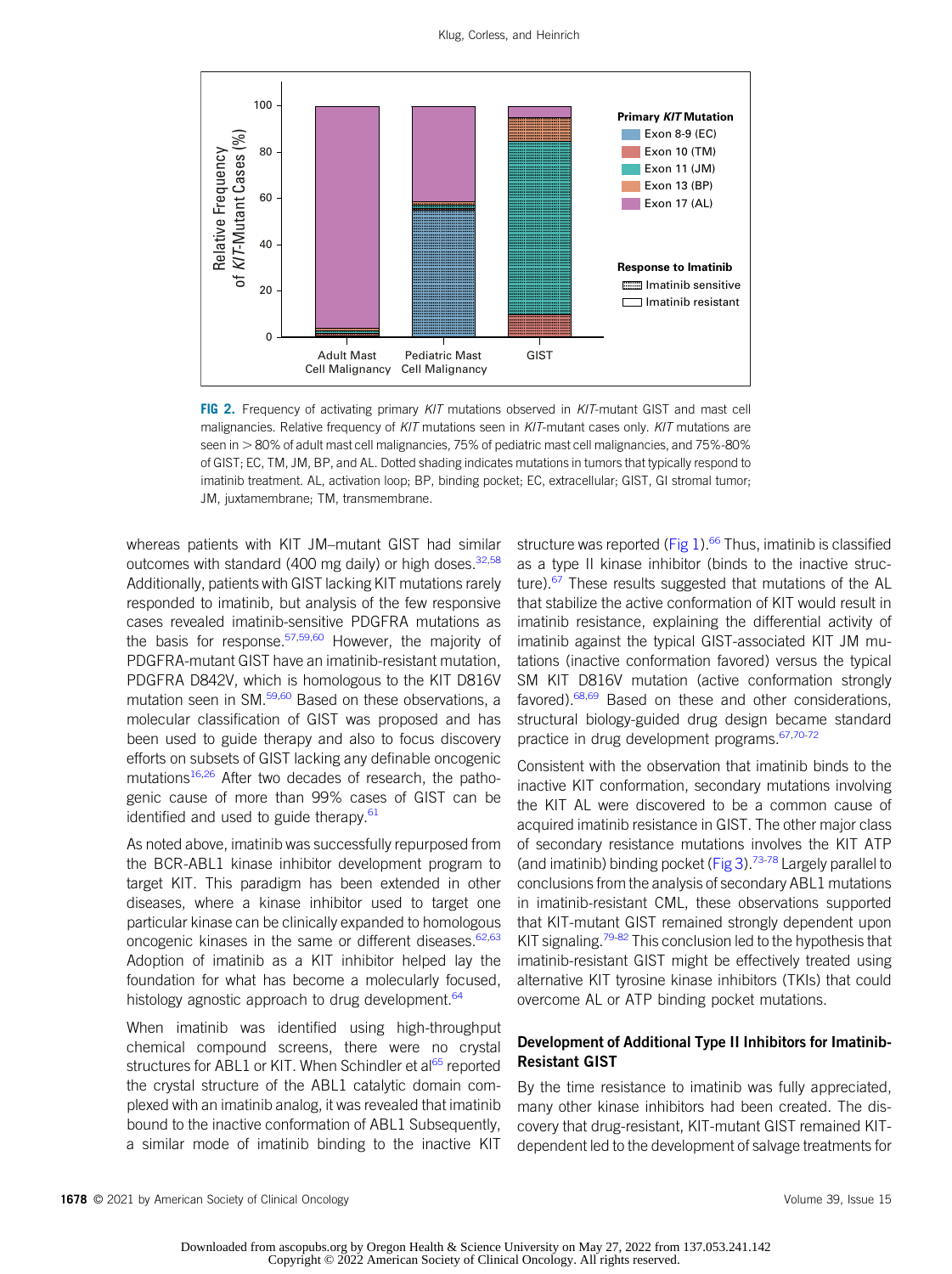imatinib-resistant GIST. The first of these to be tested clinically was sunitinib, originally known as SU11248 and developed as an inhibitor of FLT3, which is an RTK closely related to KIT.<sup>[77](#page-10-9)[,83](#page-10-10)[-85](#page-10-11)</sup> Promising activity in a phase I-II study led to a randomized, double-blind, placebo-controlled, multicenter, international trial,<sup>[77,](#page-10-9)[86](#page-10-12),[87](#page-10-13)</sup> which led to the 2007 FDA approval of sunitinib for treatment of patients with GIST with disease progression or intolerance to ima-tinib.<sup>[88](#page-10-14)</sup> A number of other repurposed KIT inhibitors were tested for treatment of imatinib-resistant GIST, including dasatinib, sorafenib, and nilotinib.<sup>[89](#page-10-15)[-93](#page-10-16)</sup> However, neither dasatinib nor sorafenib advanced to phase III studies (because of insufficient activity and competing kinase development programs, respectively). A phase III study to test the superiority of nilotinib versus imatinib for the frontline treatment of GIST was terminated early because of futility.<sup>[94](#page-10-17)</sup> In contrast, another multitargeted kinase inhibitor with activity against KIT, regorafenib, was successfully tested in both a phase II and a placebo-controlled, double-blind, multicenter, international phase III study.<sup>[95,](#page-10-18)[96](#page-10-19)</sup> Despite the lack of a survival benefit in this or in the sunitinib study, real-world data from a large patient-reported registry strongly suggest that the availability of additional lines of therapy after front-line imatinib has improved OS for patients with advanced GIST during the 2000-2020 time period.<sup>[97](#page-10-20)</sup>

The results of these studies showed the limitations of serial treatment with type II inhibitors, as the ORR decreased from around 50% with front-line imatinib to only 4.5% with thirdline regorafenib. There was a corresponding decrease in median PFS, dropping from approximately 20-22 months with imatinib to 4.8 months with regorafenib.<sup>[26](#page-8-25),[34](#page-9-30)[,35](#page-9-4)[,37,](#page-9-6)[87](#page-10-13)[,96](#page-10-19)</sup> These results are explained by in vitro studies showing that sunitinib is active against all secondary KIT ATP-binding pocket mutations (V654A and T670I), but has minimal activity against AL mutations (D816V, D820A, etc).<sup>[77,](#page-10-9)[98](#page-10-21)</sup> In contrast, regorafenib has limited activity against secondary KIT mutations located in the ATP binding pocket, but clinically useful activity against (some but not all) AL mu-tations.<sup>[98](#page-10-21)</sup> Given the widespread heterogeneity of clones with different secondary mutations between lesions and within a given lesion,  $99$  it is likely that we are nearing the limits of what conventional type II inhibitors can deliver in the setting of advanced, drug-resistant GIST ([Fig 3](#page-6-0)).

#### Attempts to Develop Type I KIT Inhibitors to Treat GIST

Based on the above observations, several type I inhibitors that target the active conformation of KIT have been tested for treatment of advanced GIST. Ponatinib, a TKI approved for treatment of CML and acute lymphoblastic leukemia, showed promising activity in vitro against secondary KIT AL mutations, but failed to demonstrate sufficient activity in a phase II study of drug-resistant GIST.<sup>[100](#page-10-23)</sup> The results from this study have not been fully reported, but based on in vitro data, it is likely that ponatinib lacked sufficient potency against the common KIT V654A (ATP binding pocket) secondary mutation to produce meaningful disease control.<sup>[101](#page-10-24)</sup>

More recently, a rationally designed type I KIT inhibitor, avapritinib (formerly BLU-285), has been clinically developed. This compound was designed by optimizing activity against the prototypical KIT AL mutation, D816V, an approach that differed from testing repurposed compounds against wild-type or KIT JM–mutant kinases. The end result of this screening approach yielded a compound with marked potency against all KIT AL mutations, including KIT D816V.<sup>[102-](#page-10-25)[104](#page-11-3)</sup> Avapritinib showed promising activity against drug-resistant KIT-mutant GIST in a phase I study, but overall clinical activity was limited by a lack of potency against KIT ATP binding pocket mutations.<sup>105</sup> Recently, the top-line data of a phase III randomized study of avapritinib versus regorafenib for patients with GIST who experience treatment failure during prior imatinib and sunitinib therapy were reported (VOYAGER, ClinicalTrials.gov identifier: [NCT03465722](https://ascopubs.org/doi/full/10.1200/NCT03465722)). Unfortunately, avapritinib did not confer treatment benefit in terms of median PFS compared with regorafenib. However, it should be noted that avapritinib has strong clinical activity against the PDGFRA D842V mutation, homologous to KIT D816V, which is found as a primary mutation in 7%-10% of all primary GIST.<sup>[104](#page-11-3),[106](#page-11-5)</sup> In January 2020, avapritinib was FDA-approved for treatment of GIST with a PDGFRA exon 18 mutation [\(Fig 1\)](#page-3-0).<sup>[107](#page-11-2)</sup>

#### Development of Type I KIT Inhibitors for Mastocytosis

The primary KIT AL mutation, D816V, in patients with SM presented an urgent clinical challenge that required the development of type I KIT inhibitors from the start. In vitro studies of the type I inhibitor dasatinib demonstrated activity against D816V-mutant KIT. $22,41$  $22,41$  However, when this agent was tested in a phase II study of patients with indolent or advanced SM,<sup>[108](#page-11-6)</sup> the ORR was 33% (11 of 33), and the only two complete responses were in patients whose disease lacked the KIT D816V mutation. The partial responses observed in the other nine patients were due to improved symptoms only, with no objective evidence of decreased neoplastic mast cell numbers using laboratory or pathology testing methods.

Subsequently, several new type I inhibitor therapies for treatment of KIT D816V+ advanced SM have shown substantial clinical activity. Midostaurin (formerly PKC412), a staurosporine derivative, emerged from a chemical screen of protein kinase C inhibitors and was later found to also inhibit VEGFRs, PDGFRs, KIT, and FLT3. Activity of midostaurin against KIT D816V was demonstrated in several preclinical models including cell lines and malig-nant mast cells isolated from patients with SM.<sup>[109](#page-11-7)[-112](#page-11-8)</sup> Much like during the development of imatinib to treat GIST, these preclinical observations led to the testing of midostaurin in a single patient with mast cell leukemia as part of a compassionate use protocol [\(Fig 1](#page-3-0)). This patient had evidence of a partial clinical and molecular response with an 80%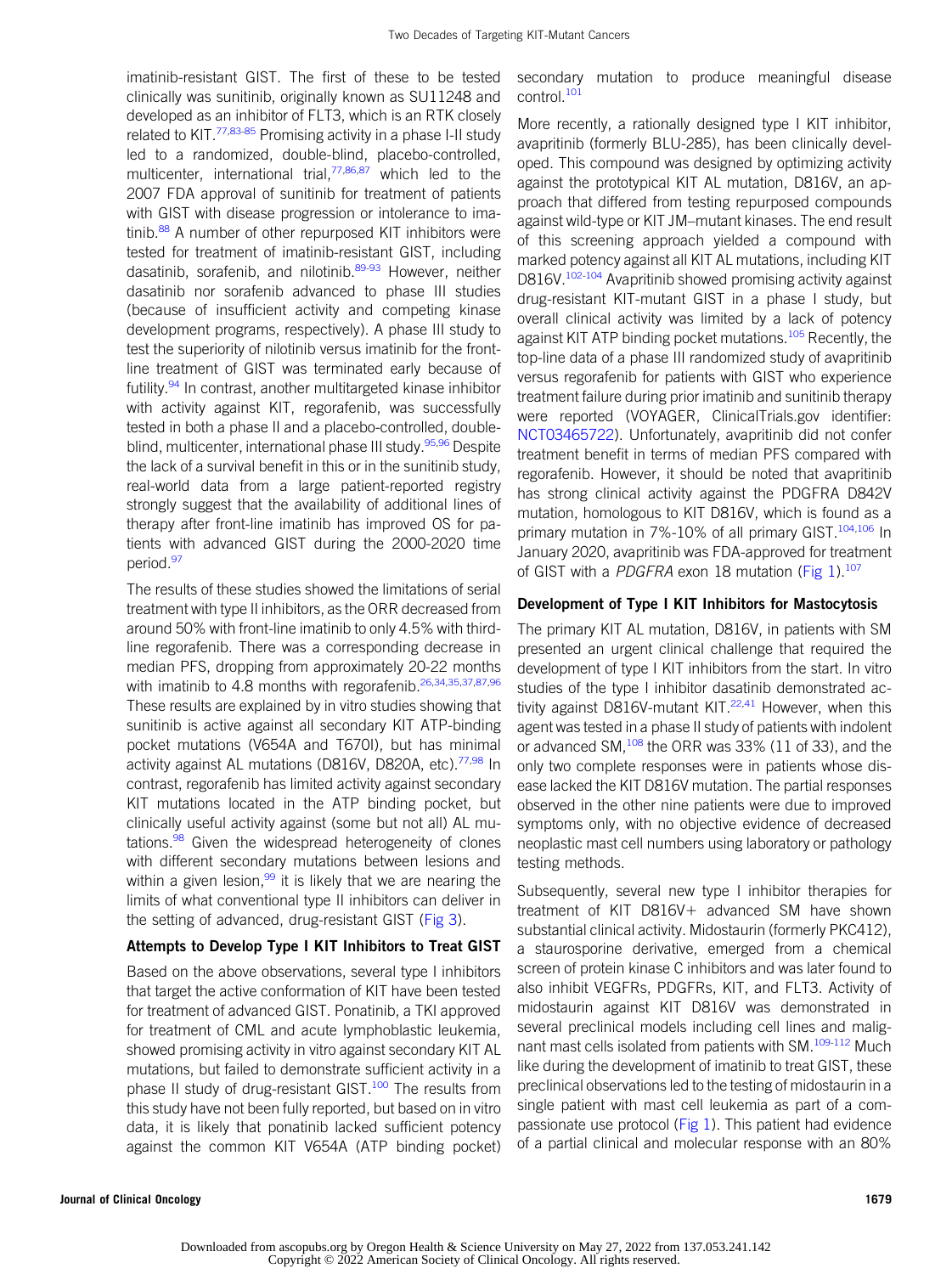

<span id="page-6-0"></span>FIG 3. KIT primary mutations are largely sensitive to type II KIT TKIs, whereas KIT secondary mutations confer resistance. (A) Schematic of locations of primary and secondary KIT mutations observed in mast cell malignancies and GIST with their corresponding sensitivity to type II KIT TKIs. Created using BioRender. (B) Three-dimensional model of KIT (blue-green) in an inactive conformation bound to imatinib (yellow). Common secondary resistance mutation sites are highlighted in red-orange (T670 and V654 within the binding pocket) and in cyan (D816, D820, N822, and Y823 within the AL). Molecular graphics and analyses performed using UCSF Chimera, developed by the Resource for Biocomputing, Visualization, and Informatics at the University of California, San Francisco, with support from NIH P41-GM103311.<sup>[132](#page-11-19)</sup> AL, activation loop; BP, binding pocket; EC, extracellular; GIST, GI stromal tumor; JM, juxtamembrane; TKI, tyrosine kinase inhibitor; TM, transmembrane.

decrease in the level of detectable KIT D816V in the peripheral blood. $113$  Based in part on the results from this single patient treatment protocol, midostaurin was evaluated in two phase II studies, an open-label, international, multisite study and a study that reported patient outcomes with a 10-year median follow-up time. $114,115$  $114,115$  Overall, midostaurin treatment was found to be well-tolerated and highly effective. The initial response rate of patients with SM to midostaurin was  $60\%$ -69%. $114,115$  $114,115$  The median OS was 28.7 months, and the median PFS was  $14.1$  months.<sup>[115](#page-11-11)</sup> Moreover, with a 10-year follow-up, little toxicity was ob-served.<sup>[114](#page-11-10)</sup> Based on these results, the FDA approved midostaurin for treatment of advanced SM in 2017 ([Fig](#page-3-0) [1](#page-3-0)).[116](#page-11-1)

The novel type I inhibitor, avapritinib, also demonstrated promising in vitro and clinical activity against D816V-mutant mast cells. In the latest update from a phase I study (EX-PLORER, ClinicalTrials.gov identifier: [NCT02561988\)](https://ascopubs.org/doi/full/10.1200/NCT02561988) of avapritinib in advanced SM, the ORR was 75%, with 70% reporting complete or partial responses.<sup>[117](#page-11-12)</sup> Notably, avapritinib induced responses in patients regardless of prior midostaurin therapy, and these responses were rapid and long-lasting. In the phase I EXPLORER study, 25% of patients achieved a complete molecular response of the KIT D816V mutation using digital droplet PCR (sensitivity approximately 0.17%), a new response benchmark in the disease.<sup>117[,118](#page-11-13)</sup> Avapritinib is undergoing further testing in a multicenter phase II study (PATHFINDER, ClinicalTrials.gov identifier: [NCT03580655\)](https://ascopubs.org/doi/full/10.1200/NCT03580655). Based on its activity in advanced SM and favorable side effect profile, avapritinib is also being examined in patients with indolent or smoldering SM whose symptoms are inadequately controlled by standard therapy (PIONEER, ClinicalTrials.gov identifier: [NCT03731260\)](https://ascopubs.org/doi/full/10.1200/NCT03731260)[.119](#page-11-14) This study includes a randomized, double-blind, placebocontrolled component. The clinical evidence to date suggests that avapritinib has a high potential to be approved as an additional therapy for SM, potentially for both advanced and indolent SM.

To date, clinical mechanisms of resistance to midostaurin or avapritinib in SM are not well-understood. In vitro studies of these agents have suggested that the previously described KIT V654A or T670I secondary mutations may result in midostaurin or avapritinib resistance.<sup>[103](#page-11-15),[120](#page-11-16)</sup> Increased variant allele frequency of non-KIT mutations such as K/NRAS, RUNX1, IDH2, or NPM1 has also been associated with clinical resistance to midostaurin.<sup>[121](#page-11-17)</sup> In addition to the problems with emergence of drugresistant mastocytosis clones, there still remains the challenge of how best to treat patients who have SM with an associated hematological neoplasm.<sup>122</sup>

#### Ripretinib, the Most Recently Approved KIT Inhibitor

Ripretinib (formerly DCC-2618) emerged from a program to develop novel inhibitors that bind to the switch control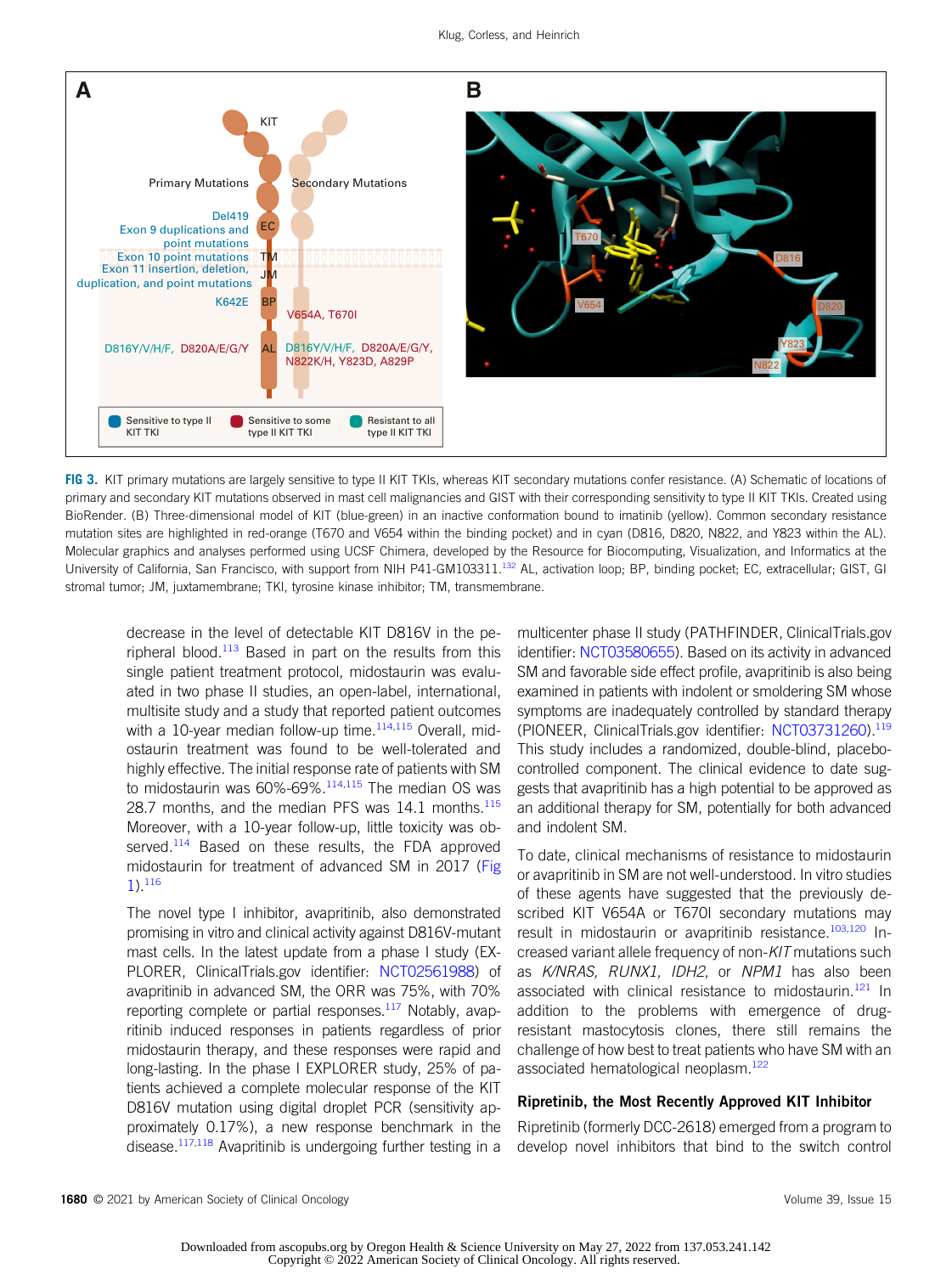region of kinases, rather than the ATP-binding pocket.<sup>[123](#page-11-20)[-126](#page-11-21)</sup> This discovery program used the known KIT structure to develop compounds that bind to the kinase switch pocket, therefore preventing the AL access to this region and thereby locking the kinase into the inactive state. In addition, ripretinib binds to the KIT AL to further secure it in the inactive state. Unlike all of the previously discussed inhibitors, ripretinib is not a competitive ATP inhibitor and thereby retains potency, even in the presence of physio-logical levels of ATP.<sup>[127](#page-11-22)</sup> In preclinical studies, ripretinib had excellent potency against all tested KIT AL mutations and was also active, although less so, against KIT ATP–binding pocket mutations.<sup>[127](#page-11-22)</sup>

Ripretinib was initially tested in a phase I study (Clinical-Trials.gov identifier: [NCT02571036\)](https://ascopubs.org/doi/full/10.1200/NCT02571036) that included patients with both GIST and advanced SM in which the recommended to phase II dose of 150 mg once daily was de-termined.<sup>[128](#page-11-23)</sup> This novel inhibitor had a favorable safety and tolerability profile and was active in patients with GIST whose tumors were refractory to multiple previous TKIs (data about efficacy in SM are not yet reported). Ripretinib was further evaluated in a double-blind, randomized, placebo-controlled study (INVICTUS, ClinicalTrials.gov identifier: [NCT03353753](https://ascopubs.org/doi/full/10.1200/NCT03353753)) of adult patients with GIST who had progression or intolerance during prior therapies, which included, at a minimum, imatinib, sunitinib, and regorafenib. Ripretinib was associated with 85% reduction in the risk of death or progression when compared with placebo and was associated with an acceptable safety profile.<sup>129</sup> Based on these results, the FDA approved ripretinib in May 2020 for the treatment of adult patients with advanced GIST who had received prior treatment with three or more kinase inhibitors, including imatinib.<sup>[130](#page-11-25)</sup> Currently, the activity of ripretinib to treat patients earlier in their disease course is being tested in a global, randomized, open-label, phase III study comparing the safety and efficacy of ripretinib versus sunitinib in patients with advanced GIST following imatinib (INTRIGUE, ClinicalTrials.gov identifier: [NCT03673501](https://ascopubs.org/doi/full/10.1200/NCT03673501)). The primary end point is PFS, and key secondary objectives include ORR and OS. Despite the impact of the COVID-19 pandemic, it is anticipated that accrual to this study will be completed in 2021.[131](#page-11-26)

In conclusion, it has been two decades since the first KIT inhibitor was approved for treatment of a KIT-mutant disease. The very first kinase inhibitor approved as a cancer therapy, imatinib, has provided immense insights into how to manage the treatment of KIT-mutant neoplasms. At the time of its approval, we had little knowledge of either

#### **AFFILIATIONS**

<sup>1</sup>Oregon Health & Science University, Knight Cancer Institute, Portland, OR 2 Division of Hematology and Medical Oncology, Oregon Health & Science University, Portland, OR

primary or secondary resistance mechanisms. We now understand the importance of molecular profiling of tumors to predict drug response as specific mutations, but not necessarily KIT overexpression or autocrine signaling, can confer sensitivity or resistance to KIT inhibitors.

In GIST, imatinib is still the first-line therapy for KIT-mutant patients, the majority of which present with imatinib-sensitive mutations (encoded in KIT exons 8, 9, 11, and 13). Secondary resistance because of intra-allelic KIT mutations emerging during imatinib treatment required the application of new drugs for second- and third-line treatment to combat imatinib resistance. Contrarily, the driving KIT mutation observed in the majority of SM, D816V, confers primary resistance to type II inhibitors like imatinib. For this reason, imatinib is not part of the treatment regimen for this form of SM, but other KIT inhibitors have been developed for this disease, such as midostaurin and avapritinib.

Early on, drug repurposing was the main approach to drug discovery. This approach led to the approval of three additional KIT inhibitors (sunitinib, regorafenib, and midostaurin) to treat GIST and SM. However, greater understanding of primary and secondary KIT mutations inspired more sophisticated approaches to rationally design KIT inhibitors with greater potency. Ripretinib and avapritinib are two such inhibitors that emerged from these KITfocused drug development programs. There are now five FDA-approved inhibitors to treat KIT-mutant disease, with another, avapritinib, likely to be approved in the near future for KIT D816V $+$  SM [\(Table 2\)](#page-2-0).

The overarching lesson learned from imatinib, beginning with BCR-ABL1 and translated to KIT, is that a detailed understanding of both the target and its mechanisms of drug escape is necessary to further advance the field. The introduction of each subsequent KIT inhibitor, first preclinically and then in clinical trials, provided further insight into how drug development should proceed. Preclinical studies have shown that the type I TKIs, avapritinib and midostaurin, will be thwarted by secondary KIT mutations just like imatinib, and this has been seen in early clinical data from patients treated with avapritinib, as discussed above. It is not yet clear if this will be the case with ripretinib, but it is likely, given that the PFS with this agent is only slightly more than 6 months. Thus, two decades on, the lessons from imatinib, the first kinase inhibitor, continue to be carried forward in the ongoing battle against kinase inhibitor resistance, leaving new outstanding questions for basic and clinical researchers to answer [\(Table 1\)](#page-1-0).

3 VA Portland Health Care System, Portland, OR

4 Department of Pathology, Oregon Health & Science University, Portland, OR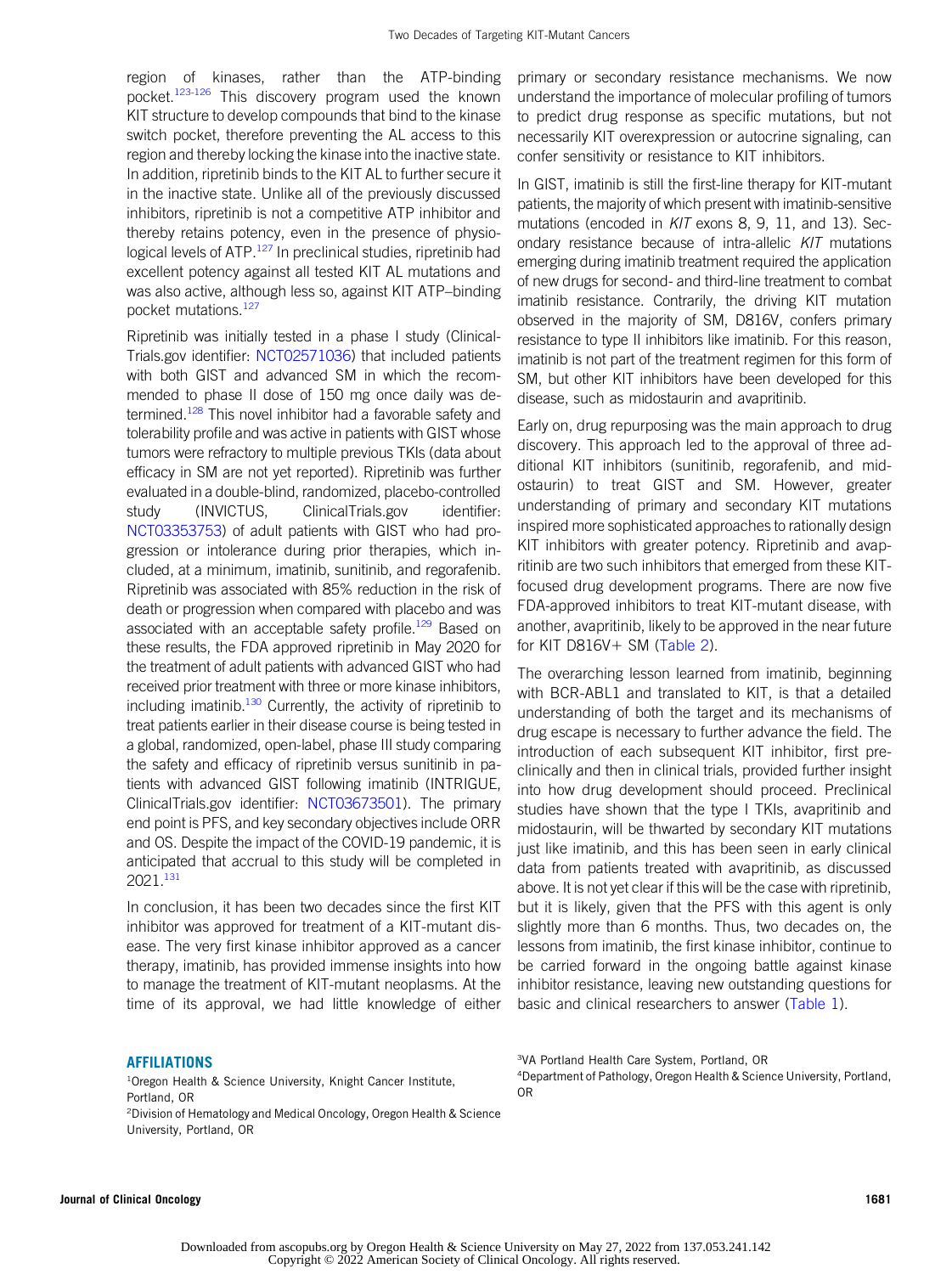#### CORRESPONDING AUTHOR

Michael C. Heinrich, MD, VA Portland Health Care System, R&D 19, Bldg 103, Rm E223 3710 SW, US Veterans Hospital Rd, Portland, OR 97239; e-mail: [heinrich@ohsu.edu.](mailto:heinrich@ohsu.edu)

### AUTHORS' DISCLOSURES OF POTENTIAL CONFLICTS OF INTEREST

Disclosures provided by the authors are available with this article at DOI [https://doi.org/10.1200/JCO.20.03245.](https://ascopubs.org/doi/full/10.1200/JCO.20.03245)

#### AUTHOR CONTRIBUTIONS

Conception and design: Michael C. Heinrich Financial support: Michael C. Heinrich Administrative support: Christopher L. Corless, Michael C. Heinrich Collection and assembly of data: Lillian R. Klug, Michael C. Heinrich Data analysis and interpretation: Christopher L. Corless Manuscript writing: All authors Final approval of manuscript: All authors Accountable for all aspects of the work: All authors

# **REFERENCES**

- <span id="page-8-0"></span>1. Heinrich, MC, Blanke CD, Druker BJ, et al: Inhibition of KIT tyrosine kinase activity: a novel molecular approach to the treatment of KIT-positive malignancies. J Clin Oncol 20:1692-1703, 2002
- <span id="page-8-1"></span>2. Buchdunger E, Zimmermann J, Mett H, et al: Inhibition of the Abl protein-tyrosine kinase in vitro and in vivo by a 2-phenylaminopyrimidine derivative. Cancer Res 56:100-104, 1996
- <span id="page-8-2"></span>3. Druker BJ, Talpaz M, Resta DJ, et al: Efficacy and safety of a specific inhibitor of the BCR-ABL tyrosine kinase in chronic myeloid leukemia. N Engl J Med 344: 1031-1037, 2001
- 4. Druker BJ, Sawyers CL, Kantarjian H, et al: Activity of a specific inhibitor of the BCR-ABL tyrosine kinase in the blast crisis of chronic myeloid leukemia and acute lymphoblastic leukemia with the Philadelphia chromosome. N Engl J Med 344:1038-1042, 2001
- <span id="page-8-3"></span>5. O'Brien SG, Guilhot F, Larson RA, et al: Imatinib compared with interferon and low-dose cytarabine for newly diagnosed chronic-phase chronic myeloid leukemia. N Engl J Med 348:994-1004, 2003
- <span id="page-8-4"></span>6. Besmer P, Murphy JE, George PC, et al: A new acute transforming feline retrovirus and relationship of its oncogene v-kit with the protein kinase gene family. Nature 320:415-421, 1986
- 7. Yarden Y, Kuang WJ, Yang-Feng T, et al: Human proto-oncogene c-kit: A new cell surface receptor tyrosine kinase for an unidentified ligand. EMBO J 6: 3341-3351, 1987
- <span id="page-8-5"></span>8. Anderson DM, Lyman SD, Baird A, et al: Molecular cloning of mast cell growth factor, a hematopoietin that is active in both membrane bound and soluble forms. Cell 63:235-243, 1990
- <span id="page-8-6"></span>9. Furitsu T, Tsujimura T, Tono T, et al: Identification of mutations in the coding sequence of the proto-oncogene c-kit in a human mast cell leukemia cell line causing ligand-independent activation of c-kit product. J Clin Invest 92:1736-1744, 1993
- <span id="page-8-7"></span>10. Nagata H, Worobec AS, Oh CK, et al: Identification of a point mutation in the catalytic domain of the protooncogene c-kit in peripheral blood mononuclear cells of patients who have mastocytosis with an associated hematologic disorder. Proc Natl Acad Sci USA 92:10560-10564, 1995
- <span id="page-8-8"></span>11. Kristensen T, Vestergaard H, Moller MB: Improved detection of the KIT D816V mutation in patients with systemic mastocytosis using a quantitative and highly sensitive real-time qPCR assay. J Mol Diagn 13:180-188, 2011
- <span id="page-8-9"></span>12. Arock M, Sotlar K, Akin C, et al: KIT mutation analysis in mast cell neoplasms: Recommendations of the European Competence Network on Mastocytosis. Leukemia 29:1223-1232, 2015
- <span id="page-8-10"></span>13. Hirota S, Isozaki K, Moriyama Y, et al: Gain-of-function mutations of c-kit in human gastrointestinal stromal tumors. Science 279:577-580, 1998
- <span id="page-8-12"></span>14. Corless CL, Barnett CM, Heinrich MC: Gastrointestinal stromal tumours: Origin and molecular oncology. Nat Rev Cancer 11:865-878, 2011
- <span id="page-8-11"></span>15. Barnett CM, Corless CL, Heinrich MC: Gastrointestinal stromal tumors: Molecular markers and genetic subtypes. Hematol Oncol Clin North Am 27:871-888, 2013
- <span id="page-8-13"></span>16. Corless CL, Fletcher JA, Heinrich MC: Biology of gastrointestinal stromal tumors. J Clin Oncol 22:3813-3825, 2004
- <span id="page-8-14"></span>17. Lux ML, Rubin BP, Biase TL, et al: KIT extracellular and kinase domain mutations in gastrointestinal stromal tumors. Am J Pathol 156:791-795, 2000
- <span id="page-8-15"></span>18. Longley BJ Jr, Metcalfe DD, Tharp M, et al: Activating and dominant inactivating c-KIT catalytic domain mutations in distinct clinical forms of human mastocytosis. Proc Natl Acad Sci USA 96:1609-1614, 1999
- <span id="page-8-16"></span>19. Buchdunger E, Cioffi CL, Law N, et al: Abl protein-tyrosine kinase inhibitor STI571 inhibits in vitro signal transduction mediated by c-kit and platelet-derived growth factor receptors. J Pharmacol Exp Ther 295:139-145, 2000
- <span id="page-8-17"></span>20. Heinrich MC, Griffith DJ, Druker BJ, et al: Inhibition of c-kit receptor tyrosine kinase activity by STI 571, a selective tyrosine kinase inhibitor. Blood 96:925-932, 2000
- <span id="page-8-18"></span>21. Heinrich MC, Wait CL, Yee KWH, et al: STI571 inhibits the kinase activity of wild type and juxtamembrane c-kit mutants but not the exon 17 D816V mutation associated with mastocytosis. Blood 96:173b, 2000
- <span id="page-8-19"></span>22. Schittenhelm MM, Shiraga S, Schroeder A, et al: Dasatinib (BMS-354825), a dual SRC/ABL kinase inhibitor, inhibits the kinase activity of wild-type, juxtamembrane, and activation loop mutant KIT isoforms associated with human malignancies. Cancer Res 66:473-481, 2006
- <span id="page-8-20"></span>23. Tuveson DA, Willis NA, Jacks T, et al: STI571 inactivation of the gastrointestinal stromal tumor c-KIT oncoprotein: Biological and clinical implications. Oncogene 20:5054-5058, 2001
- <span id="page-8-21"></span>24. Joensuu H, Roberts PJ, Sarlomo-Rikala M, et al: Effect of the tyrosine kinase inhibitor STI571 in a patient with a metastatic gastrointestinal stromal tumor. N Engl J Med 344:1052-1056, 2001
- <span id="page-8-22"></span>25. Dematteo RP, Heinrich MC, El-Rifai WM, et al: Clinical management of gastrointestinal stromal tumors: Before and after STI-571. Hum Pathol 33:466-477, 2002
- <span id="page-8-25"></span>26. Demetri GD, von Mehren M, Blanke CD, et al: Efficacy and safety of imatinib mesylate in advanced gastrointestinal stromal tumors. N Engl J Med 347: 472-480, 2002
- <span id="page-8-23"></span>27. Van Oosterom AT, Judson I, Verweij J, et al: STI571, an active drug in metastatic gastrointestinal stromal tumors (GIST) an EORTC phase I study. Proc Am Soc Clin Oncol 20:1a, 2001
- <span id="page-8-24"></span>28. Demetri G, von Mehren M, Blanke CD, et al: Antitumor effects of an oral selective tyrosine kinase inhibitor, imatinib mesylate, in patients with advanced gastrointestinal stromal tumors. N Engl J Med 347:472-480, 2002
- 29. Blanke CD, Demetri GD, von Mehren M, et al: Long-term results from a randomized phase II trial of standard- versus higher-dose imatinib mesylate for patients with unresectable or metastatic gastrointestinal stromal tumors expressing KIT. J Clin Oncol 26:620-625, 2008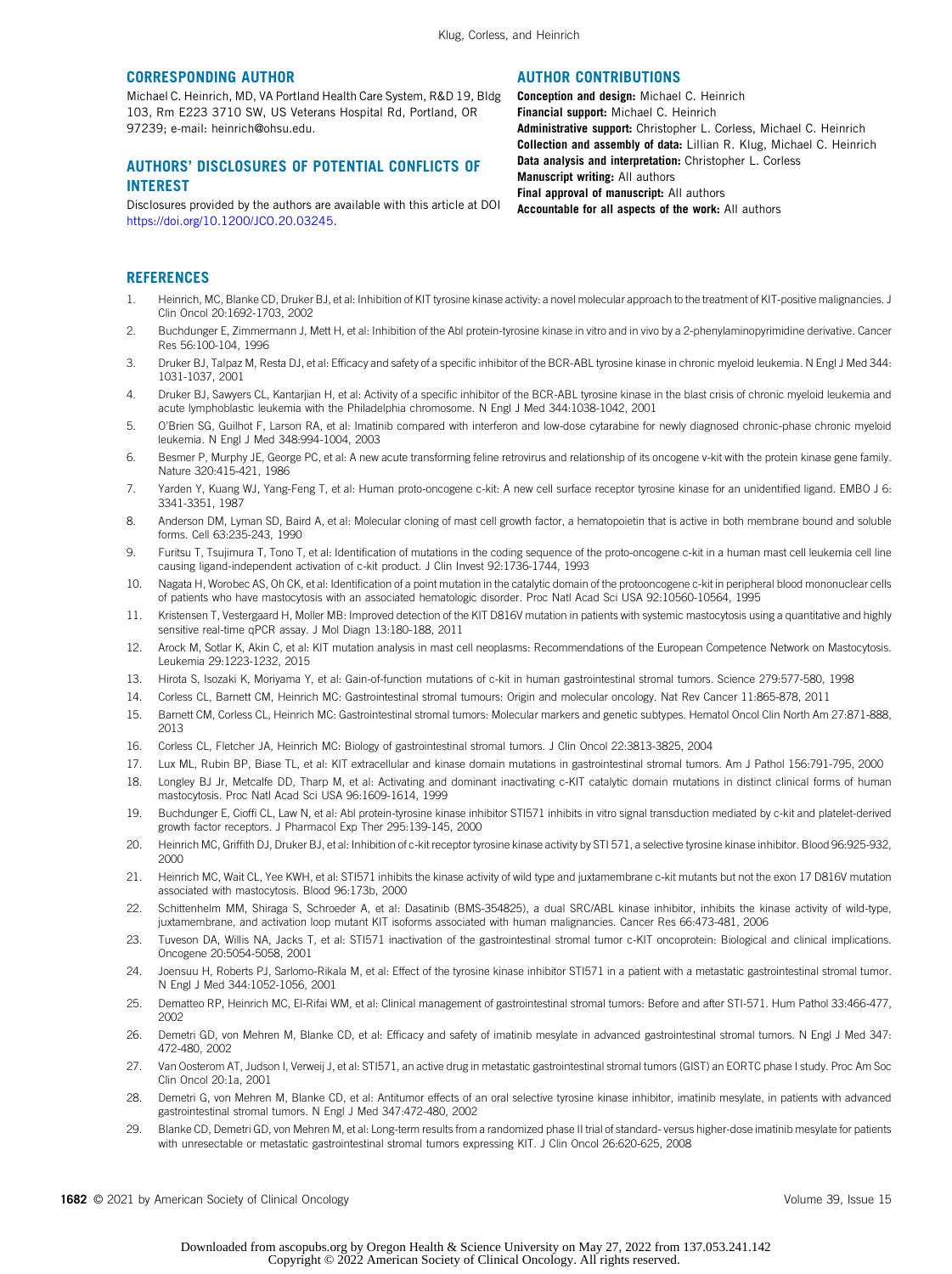- <span id="page-9-1"></span>30. Van Oosterom AT, Judson I, Verweij J, et al: Safety and efficacy of imatinib (STI571) in metastatic gastrointestinal stromal tumours: A phase I study. Lancet 358:1421-1423, 2001
- <span id="page-9-2"></span>31. Blanke CD, von Mehren M, Joensuu H, et al: Evaluation of the safety and efficacy of an oral molecularly-targeted therapy, STI571, in patients with unresectable or metastatic gastrointestinal stromal tumors (GISTs) expressing c-kit (CD117). Proc Am Soc Clin Oncol 20:1a, 2001
- <span id="page-9-3"></span>32. Heinrich MC, Owzar K, Corless CL, et al: Correlation of kinase genotype and clinical outcome in the North American Intergroup Phase III Trial of imatinib mesylate for treatment of advanced gastrointestinal stromal tumor: CALGB 150105 study by Cancer and Leukemia Group B and Southwest Oncology Group. J Clin Oncol 26:5360-5367, 2008
- 33. Blanke CD, Rankin C, Demetri GD, et al: Phase III randomized, intergroup trial assessing imatinib mesylate at two dose levels in patients with unresectable or metastatic gastrointestinal stromal tumors expressing the kit receptor tyrosine kinase: S0033. J Clin Oncol 26:626-632, 2008
- <span id="page-9-30"></span>34. Verweij J, Casali PG, Zalcberg J, et al: Progression-free survival in gastrointestinal stromal tumours with high-dose imatinib: Randomised trial. Lancet 364: 1127-1134, 2004
- <span id="page-9-4"></span>35. Comparison of two doses of imatinib for the treatment of unresectable or metastatic gastrointestinal stromal tumors: A meta-analysis of 1,640 patients. J Clin Oncol 28:1247-1253, 2010
- <span id="page-9-5"></span>36. Casali PG, Zalcberg J, Le CA, et al: Ten-year progression-free and overall survival in patients with unresectable or metastatic GI stromal tumors: Long-term analysis of the European Organisation for Research and Treatment of Cancer, Italian Sarcoma Group, and Australasian Gastrointestinal Trials Group Intergroup Phase III Randomized Trial on imatinib at two dose levels. J Clin Oncol 35:1713-1720, 2017
- <span id="page-9-6"></span>37. Heinrich MC, Rankin C, Blanke CD, et al: Correlation of long-term results of imatinib in advanced gastrointestinal stromal tumors with next-generation sequencing results: Analysis of phase 3 SWOG Intergroup Trial S0033. JAMA Oncol 3:944-952, 2017
- <span id="page-9-7"></span>38. Dagher R, Cohen M, Williams G, et al: Approval summary: Imatinib mesylate in the treatment of metastatic and/or unresectable malignant gastrointestinal stromal tumors. Clin Cancer Res 8:3034-3038, 2002
- <span id="page-9-8"></span>39. FDA grants imatinib (Gleevec) full approval for adjuvant treatment of GIST. Oncology 26:264, 309, 2012
- <span id="page-9-9"></span>40. Frost MJ, Ferrao PT, Hughes TP, et al: Juxtamembrane mutant V560GKit is more sensitive to Imatinib (STI571) compared with wild-type c-kit whereas the kinase domain mutant D816VKit is resistant. Mol Cancer Ther 1:1115-1124, 2002
- <span id="page-9-31"></span>41. Shah NP, Lee FY, Luo R, et al: Dasatinib (BMS-354825) inhibits KITD816V, an imatinib-resistant activating mutation that triggers neoplastic growth in most patients with systemic mastocytosis. Blood 108:286-291, 2006
- 42. Akin C, Longley J, Brockow K, et al: Effects of the tyrosine kinase inhibitor STI571 on mutated kit and neoplastic cells. Blood 96:747a, 2001
- <span id="page-9-10"></span>43. Zermati Y, Desepulveda P, Feger F, et al: Effects of the tyrosine kinase inhibitor STI571 on the kinase activity of wild type and various mutated c-kit receptors found in mast cell neoplasms. Blood 96:310a-311a, 2001
- <span id="page-9-11"></span>44. Cools J, DeAngelo DJ, Gotlib J, et al: A tyrosine kinase created by fusion of the PDGFRA and FIP1L1 genes as a therapeutic target of imatinib in idiopathic hypereosinophilic syndrome. N Engl J Med 348:1201-1214, 2003
- <span id="page-9-12"></span>45. Pardanani A, Tefferi A: Imatinib therapy for hypereosinophilic syndrome and eosinophilia-associated myeloproliferative disorders. Leuk Res 28:47-52, 2004 (suppl 1)
- <span id="page-9-13"></span>46. Vega-Ruiz A, Cortes JE, Sever M, et al: Phase II study of imatinib mesylate as therapy for patients with systemic mastocytosis. Leuk Res 33:1481-1484, 2009
- 47. Akin C, Fumo G, Yavuz AS, et al: A novel form of mastocytosis associated with a transmembrane c-kit mutation and response to imatinib. Blood 103: 3222-3225, 2004
- 48. Zhang LY, Smith ML, Schultheis B, et al: A novel K509I mutation of KIT identified in familial mastocytosis—Iin vitro and in vivo responsiveness to imatinib therapy. Leuk Res 30:373-378, 2006
- 49. Pardanani A, Elliott M, Reeder T, et al: Imatinib for systemic mast-cell disease. Lancet 362:535-536, 2003
- <span id="page-9-0"></span>50. Heinrich MC, Joensuu H, Demetri GD, et al: Phase II, open-label study evaluating the activity of imatinib in treating life-threatening malignancies known to be associated with imatinib-sensitive tyrosine kinases. Clin Cancer Res 14:2717-2725, 2008
- <span id="page-9-14"></span>51. Ustun C, DeRemer DL, Akin C: Tyrosine kinase inhibitors in the treatment of systemic mastocytosis. Leuk Res 35:1143-1152, 2011
- <span id="page-9-15"></span>52. Corless CL, Harrell P, Lacouture M, et al: Allele-specific polymerase chain reaction for the imatinib-resistant KIT D816V and D816F mutations in mastocytosis and acute myelogenous leukemia. J Mol Diagn 8:604-612, 2006
- <span id="page-9-16"></span>53. Erben P, Schwaab J, Metzgeroth G, et al: The KIT D816V expressed allele burden for diagnosis and disease monitoring of systemic mastocytosis. Ann Hematol 93:81-88, 2014
- <span id="page-9-17"></span>54. Druker BJ, Talpaz M, Resta D, et al: Clinical efficacy and safety of an Abl specific tyrosine kinase inhibitor as targeted therapy for chronic myelogenous leukemia. Blood 94:368a, 1999
- <span id="page-9-18"></span>55. Hochhaus A, Larson RA, Guilhot F, et al: Long-term outcomes of imatinib treatment for chronic myeloid leukemia. N Engl J Med 376:917-927, 2017
- <span id="page-9-19"></span>56. Debiec-Rychter M, Dumez H, Judson I, et al: Use of c-KIT/PDGFRA mutational analysis to predict the clinical response to imatinib in patients with advanced gastrointestinal stromal tumours entered on phase I and II studies of the EORTC Soft Tissue and Bone Sarcoma Group. Eur J Cancer 40:689-695, 2004
- <span id="page-9-20"></span>57. Heinrich MC, Corless CL, Demetri GD, et al: Kinase mutations and imatinib response in patients with metastatic gastrointestinal stromal tumor. J Clin Oncol 21: 4342-4349, 2003
- <span id="page-9-21"></span>58. Debiec-Rychter M, Sciot R, Le CA, et al: KIT mutations and dose selection for imatinib in patients with advanced gastrointestinal stromal tumours. Eur J Cancer 42:1093-1103, 2006
- <span id="page-9-22"></span>59. Heinrich MC, Corless CL, Duensing A, et al: PDGFRA activating mutations in gastrointestinal stromal tumors. Science 299:708-710, 2003
- <span id="page-9-23"></span>60. Hirota S, Ohashi A, Nishida T, et al: Gain-of-function mutations of platelet-derived growth factor receptor alpha gene in gastrointestinal stromal tumors. Gastroenterology 125:660-667, 2003
- <span id="page-9-24"></span>61. Bannon AE, Klug LR, Corless CL, et al: Using molecular diagnostic testing to personalize the treatment of patients with gastrointestinal stromal tumors. Expert Rev Mol Diagn 17:445-457, 2017
- <span id="page-9-25"></span>62. Frampton GM, Ali SM, Rosenzweig M, et al: Activation of MET via diverse exon 14 splicing alterations occurs in multiple tumor types and confers clinical sensitivity to MET inhibitors. Cancer Discov 5:850-859, 2015
- <span id="page-9-26"></span>63. Rodig SJ, Shapiro GI: Crizotinib, a small-molecule dual inhibitor of the c-Met and ALK receptor tyrosine kinases. Curr Opin Investig Drugs 11:1477-1490, 2010
- <span id="page-9-27"></span>64. Drilon A, Laetsch TW, Kummar S, et al: Efficacy of larotrectinib in TRK fusion-positive cancers in adults and children. N Engl J Med 378:731-739, 2018
- <span id="page-9-28"></span>65. Schindler T, Bornmann W, Pellicena P, et al: Structural mechanism for STI-571 inhibition of Abelson tyrosine kinase. Science 289:1938-1942, 2000
- <span id="page-9-29"></span>66. Mol CD, Dougan DR, Schneider TR, et al: Structural basis for the autoinhibition and STI-571 inhibition of c-Kit tyrosine kinase. J Biol Chem 279:31655-31663, 2004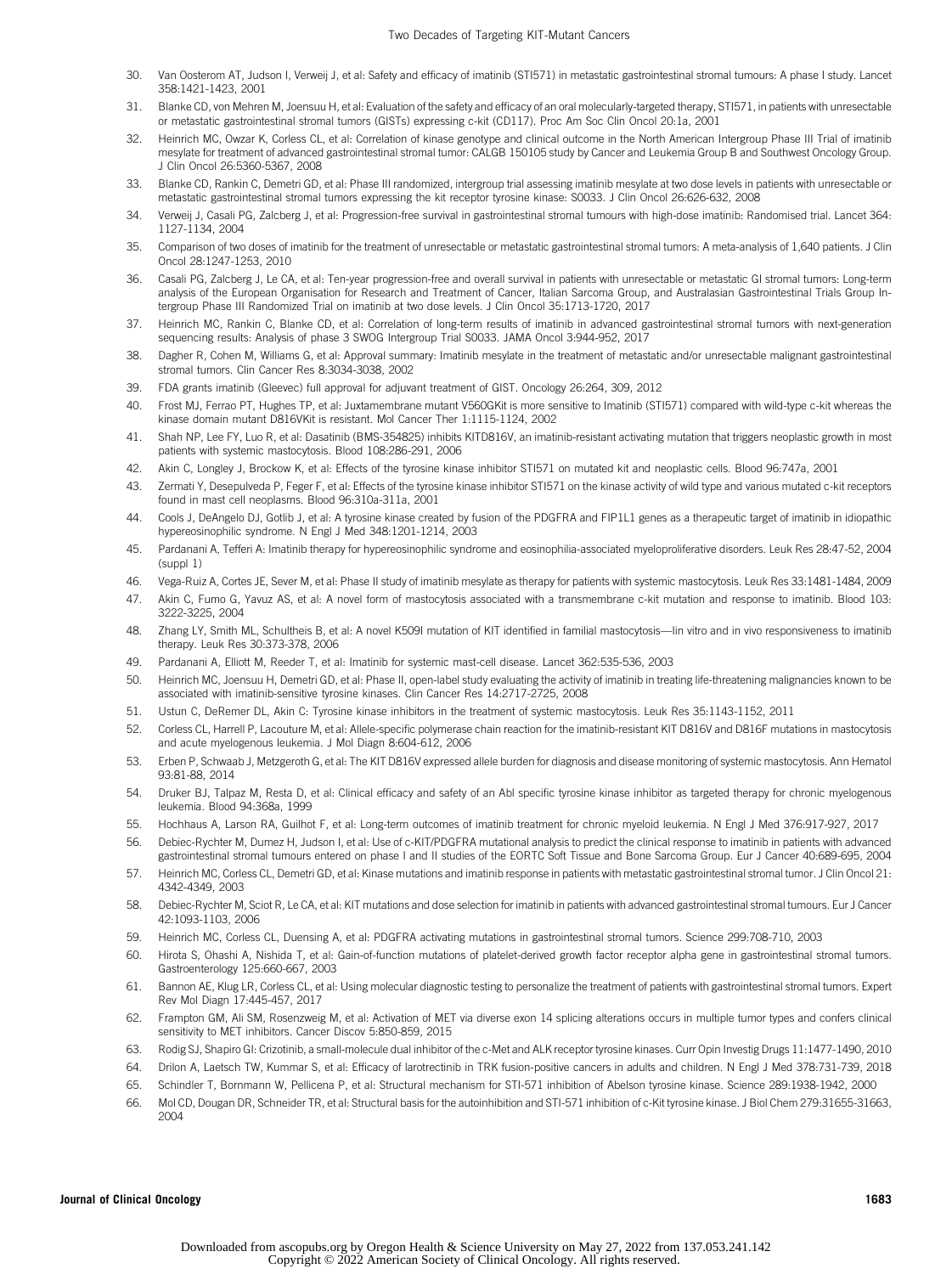- <span id="page-10-0"></span>67. Wodicka LM, Ciceri P, Davis MI, et al: Activation state-dependent binding of small molecule kinase inhibitors: Structural insights from biochemistry. Chem Biol 17:1241-1249, 2010
- <span id="page-10-1"></span>68. Vendome J, Letard S, Martin F, et al: Molecular modeling of wild-type and D816V c-Kit inhibition based on ATP-competitive binding of ellipticine derivatives to tyrosine kinases. J Med Chem 48:6194-6201, 2005
- <span id="page-10-2"></span>69. Klug LR, Kent JD, Heinrich MC: Structural and clinical consequences of activation loop mutations in class III receptor tyrosine kinases. Pharmacol Ther 191: 123-134, 2018
- <span id="page-10-3"></span>70. Cowan-Jacob SW, Mobitz H, Fabbro D: Structural biology contributions to tyrosine kinase drug discovery. Curr Opin Cell Biol 21:280-287, 2009 ¨
- 71. Bailey FP, Andreev VI, Eyers PA: The resistance tetrad: Amino acid hotspots for kinome-wide exploitation of drug-resistant protein kinase alleles. Methods Enzymol 548:117-146, 2014
- <span id="page-10-4"></span>72. Kim C, Kim E: Rational drug design approach of receptor tyrosine kinase type III inhibitors. Curr Med Chem 26:7623-7640, 2019
- <span id="page-10-5"></span>73. Chen LL, Trent JC, Wu EF, et al: A missense mutation in KIT kinase domain 1 correlates with imatinib resistance in gastrointestinal stromal tumors. Cancer Res 64:5913-5919, 2004
- 74. Tamborini E, Bonadiman L, Greco A, et al: A new mutation in the KIT ATP pocket causes acquired resistance to imatinib in a gastrointestinal stromal tumor patient. Gastroenterology 127:294-299, 2004
- 75. Antonescu CR, Besmer P, Guo T, et al: Acquired resistance to imatinib in gastrointestinal stromal tumor occurs through secondary gene mutation. Clin Cancer Res 11:4182-4190, 2005
- 76. Heinrich MC, Corless CL, Blanke CD, et al: Molecular correlates of imatinib resistance in gastrointestinal stromal tumors. J Clin Oncol 24:4764-4774, 2006
- <span id="page-10-9"></span>77. Heinrich MC, Maki RG, Corless CL, et al: Primary and secondary kinase genotypes correlate with the biological and clinical activity of sunitinib in imatinibresistant gastrointestinal stromal tumor. J Clin Oncol 26:5352-5359, 2008
- <span id="page-10-6"></span>78. Wardelmann E, Merkelbach-Bruse S, Pauls K, et al: Polyclonal evolution of multiple secondary KIT mutations in gastrointestinal stromal tumors under treatment with imatinib mesylate. Clin Cancer Res 12:1743-1749, 2006
- <span id="page-10-7"></span>79. Al-Ali HK, Heinrich MC, Lange T, et al: High incidence of BCR-ABL kinase domain mutations and absence of mutations of the PDGFR and KIT activation loops in CML patients with secondary resistance to imatinib. Hematol J 5:55-60, 2004
- 80. Branford S, Rudzki Z, Walsh S, et al: High frequency of point mutations clustered within the adenosine triphosphate-binding region of BCR/ABL in patients with chronic myeloid leukemia or Ph-positive acute lymphoblastic leukemia who develop imatinib (STI571) resistance. Blood 99:3472-3475, 2002
- 81. Branford S, Rudzki Z, Walsh S, et al: Detection of BCR-ABL mutations in patients with CML treated with imatinib is virtually always accompanied by clinical resistance, and mutations in the ATP phosphate-binding loop (P-loop) are associated with a poor prognosis. Blood 102:276-283, 2003
- <span id="page-10-8"></span>82. Shah N, Nicoll J, Nagar B, et al: Multiple BCR-ABL kinase domain mutations confer polyclonal resistance to the tyrosine kinase inhibitor imatinib (STI571) in chronic phase and blast crisis chronic myeloid leukemia. Cancer Cell 2:117, 2002
- <span id="page-10-10"></span>83. Abrams TJ, Lee LB, Murray LJ, et al: SU11248 inhibits KIT and platelet-derived growth factor receptor beta in preclinical models of human small cell lung cancer. Mol Cancer Ther 2:471-478, 2003
- 84. Ikezoe T, Yang Y, Nishioka C, et al: Effect of SU11248 on gastrointestinal stromal tumor-T1 cells: Enhancement of growth inhibition via inhibition of 3-kinase/ Akt/mammalian target of rapamycin signaling. Cancer Sci 97:945-951, 2006
- <span id="page-10-11"></span>85. Prenen H, Cools J, Mentens N, et al: Efficacy of the kinase inhibitor SU11248 against gastrointestinal stromal tumor mutants refractory to imatinib mesylate. Clin Cancer Res 12:2622-2627, 2006
- <span id="page-10-12"></span>86. Demetri GD, Heinrich MC, Fletcher JA, et al: Molecular target modulation, imaging, and clinical evaluation of gastrointestinal stromal tumor patients treated with sunitinib malate after imatinib failure. Clin Cancer Res 15:5902-5909, 2009
- <span id="page-10-13"></span>87. Demetri GD, van Oosterom AT, Garrett CR, et al: Efficacy and safety of sunitinib in patients with advanced gastrointestinal stromal tumour after failure of imatinib: A randomised controlled trial. Lancet 368:1329-1338, 2006
- <span id="page-10-14"></span>88. Rock EP, Goodman V, Jiang JX, et al: Food and Drug Administration drug approval summary: Sunitinib malate for the treatment of gastrointestinal stromal tumor and advanced renal cell carcinoma. Oncologist 12:107-113, 2007
- <span id="page-10-15"></span>89. Montemurro M, Schoffski P, Reichardt P, et al: Nilotinib in the treatment of advanced gastrointestinal stromal tumours resistant to both imatinib and sunitinib. Eur J Cancer 45:2293-2297, 2009
- 90. Cauchi C, Somaiah N, Engstrom PF, et al: Evaluation of nilotinib in advanced GIST previously treated with imatinib and sunitinib. Cancer Chemother Pharmacol 69:977-982, 2012
- 91. Park SH, Ryu MH, Ryoo BY, et al: Sorafenib in patients with metastatic gastrointestinal stromal tumors who failed two or more prior tyrosine kinase inhibitors: A phase II study of Korean Gastrointestinal Stromal Tumors Study Group. Invest New Drugs 30:2377-2383, 2012
- 92. Montemurro M, Gelderblom H, Bitz U, et al: Sorafenib as third- or fourth-line treatment of advanced gastrointestinal stromal tumour and pretreatment including both imatinib and sunitinib, and nilotinib: A retrospective analysis. Eur J Cancer 49:1027-1031, 2013
- <span id="page-10-16"></span>93. Montemurro M, Cioffi A, Domont J, et al: Long-term outcome of dasatinib first-line treatment in gastrointestinal stromal tumor: A multicenter, 2-stage phase 2 trial (Swiss Group for Clinical Cancer Research 56/07). Cancer 124:1449-1454, 2018
- <span id="page-10-17"></span>94. Blay JY, Shen L, Kang YK, et al: Nilotinib versus imatinib as first-line therapy for patients with unresectable or metastatic gastrointestinal stromal tumours (ENESTg1): A randomised phase 3 trial. Lancet Oncol 16:550-560, 2015
- <span id="page-10-18"></span>95. George S, Wang Q, Heinrich MC, et al: Efficacy and safety of regorafenib in patients with metastatic and/or unresectable GI stromal tumor after failure of imatinib and sunitinib: A multicenter phase II trial. J Clin Oncol 30:2401-2407, 2012
- <span id="page-10-19"></span>96. Demetri GD, Reichardt P, Kang YK, et al: Efficacy and safety of regorafenib for advanced gastrointestinal stromal tumours after failure of imatinib and sunitinib (GRID): An international, multicentre, randomised, placebo-controlled, phase 3 trial. Lancet 381:295-302, 2013
- <span id="page-10-20"></span>97. Call JW, Wang Y, Montoya D, et al: Survival in advanced GIST has improved over time and correlates with increased access to post-imatinib tyrosine kinase inhibitors: Results from Life Raft Group Registry. Clin Sarcoma Res 9:4, 2019
- <span id="page-10-21"></span>98. Serrano C, Marino-Enriquez A, Tao DL, et al: Complementary activity of tyrosine kinase inhibitors against secondary kit mutations in imatinib-resistant gastrointestinal stromal tumours. Br J Cancer 120:612-620, 2019
- <span id="page-10-22"></span>99. Liegl B, Kepten I, Le C, et al: Heterogeneity of kinase inhibitor resistance mechanisms in GIST. J Pathol 216:64-74, 2008
- <span id="page-10-23"></span>100. Heinrich MC, vonMehren M, Demetri GD, et al: A phase 2 study of ponatinib in patients (pts) with advanced gastrointestinal stromal tumors (GIST) after failure of tyrosine kinase inhibitor (TKI) therapy: Initial report. J Clin Oncol 32, 2014 (suppl; abstr 10506)
- <span id="page-10-24"></span>101. Garner AP, Gozgit JM, Anjum R, et al: Ponatinib inhibits polyclonal drug-resistant KIT oncoproteins and shows therapeutic potential in heavily pretreated gastrointestinal stromal tumor (GIST) patients. Clin Cancer Res 20:5745-5755, 2014
- <span id="page-10-25"></span>102. Weisberg E, Meng C, Case AE, et al: Comparison of effects of midostaurin, crenolanib, quizartinib, gilteritinib, sorafenib and BLU-285 on oncogenic mutants of KIT, CBL and FLT3 in haematological malignancies. Br J Haematol 187:488-501, 2019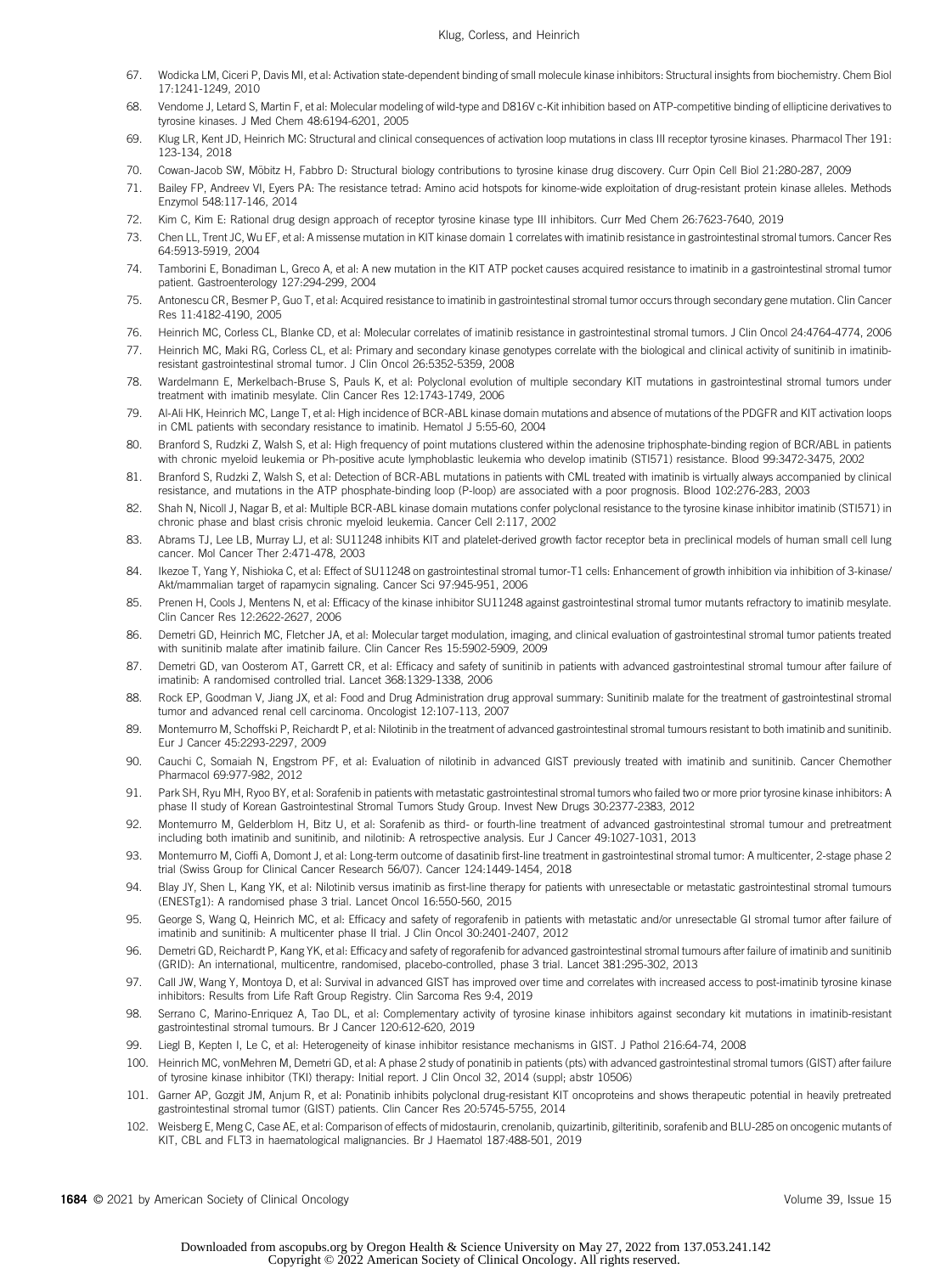- <span id="page-11-15"></span>103. Apsel Winger B, Cortopassi WA, Garrido Ruiz D, et al: ATP-competitive inhibitors midostaurin and avapritinib have distinct resistance profiles in exon 17 mutant KIT. Cancer Res 79:4283-4292, 2019
- <span id="page-11-3"></span>104. Evans EK, Gardino AK, Kim JL, et al: A precision therapy against cancers driven by KIT/PDGFRA mutations. Sci Transl Med 9:eaao1690, 2017
- <span id="page-11-4"></span>105. Heinrich MC, Jones R, von Mehren M, et al: Clinical activity of avapritinib in ≥ fourth-line (4L+) and PDGFRA Exon 18 gastrointestinal stromal tumors (GIST). J Clin Oncol 37, 2019 (suppl; abstr 11022)
- <span id="page-11-5"></span>106. Heinrich MC, Jones RL, von Mehren M, et al: Avapritinib in advanced PDGFRA D842V-mutant gastrointestinal stromal tumour (NAVIGATOR): A multicentre, open-label, phase 1 trial. Lancet Oncol 21:935-946, 2020
- <span id="page-11-2"></span>107. Dhillon S: Avapritinib: First approval. Drugs 80:433-439, 2020
- <span id="page-11-6"></span>108. Verstovsek S, Tefferi A, Cortes J, et al: Phase II study of dasatinib in Philadelphia chromosome-negative acute and chronic myeloid diseases, including systemic mastocytosis. Clin Cancer Res 14:3906-3915, 2008
- <span id="page-11-7"></span>109. Gotlib J, Berube C, Growney JD, et al: Activity of the tyrosine kinase inhibitor PKC412 in a patient with mast cell leukemia with the D816V KIT mutation.. Blood ´ 106:2865-2870, 2005
- 110. Debiec-Rychter M, Cools J, Dumez H, et al: Mechanisms of resistance to imatinib mesylate in gastrointestinal stromal tumors and activity of the PKC412 inhibitor against imatinib-resistant mutants. Gastroenterology 128:270-279, 2005
- 111. Gleixner KV, Mayerhofer M, Aichberger KJ, et al: PKC412 inhibits in vitro growth of neoplastic human mast cells expressing the D816V-mutated variant of KIT: Comparison with AMN107, imatinib, and cladribine (2CdA), and evaluation of cooperative drug effects. Blood 107:752-759, 2005
- <span id="page-11-8"></span>112. Growney JD, Clark JJ, Adelsperger J, et al: Activation mutations of human c-KIT resistant to imatinib mesylate are sensitive to the tyrosine kinase inhibitor PKC412. Blood 106:721-724, 2005
- <span id="page-11-9"></span>113. Gotlib J, Berube C, Growney JD, et al: Activity of the tyrosine kinase inhibitor PKC412 in a patient with mast cell leukemia with the D816V KIT mutation. Blood 106:2865-2870, 2005
- <span id="page-11-10"></span>114. DeAngelo DJ, George TI, Linder A, et al: Efficacy and safety of midostaurin in patients with advanced systemic mastocytosis: 10-year median follow-up of a phase II trial. Leukemia 32:470-478, 2017
- <span id="page-11-11"></span>115. Gotlib J, Kluin-Nelemans HC, George TI, et al: Efficacy and safety of midostaurin in advanced systemic mastocytosis. N Engl J Med 374:2530-2541, 2016
- <span id="page-11-1"></span>116. Kasamon YL, Ko CW, Subramaniam S, et al: FDA approval summary: Midostaurin for the treatment of advanced systemic mastocytosis. Oncologist 23: 1511-1519, 2018
- <span id="page-11-12"></span>117. Gotlib J, Radia DH, George TI, et al: Pure pathologic response is associated with improved overall survival in patients with advanced systemic mastocytosis receiving avapritinib in the phase I EXPLORER study. Blood 136:37-38, 2020
- <span id="page-11-13"></span>118. Gotlib J, Radia DH, George TI, et al: Ep1079 avapritinib induces responses in patients (pts) with advanced systemic mastocytosis (Advsm), regardless of prior midostaurin therapy. HemaSphere 4:2, 2020
- <span id="page-11-14"></span>119. Akin C, Elberink H, Gotlib J, et al: PIONEER: A randomized, double-blind, placebo-controlled, phase 2 study of avapritinib in patients with indolent or smoldering systemic mastocytosis (SM) with symptoms inadequately controlled by standard therapy. J Allergy Clin Immunol 145:AB336, 2020
- <span id="page-11-16"></span>120. Grunewald S, Klug LR, Muhlenberg T, et al: Resistance to avapritinib in PDGFRA-driven GIST is caused by secondary mutations in the PDGFRA kinase domain. Cancer Discov 11:108-125, 2021
- <span id="page-11-17"></span>121. Jawhar M, Schwaab J, Schnittger S, et al: Additional mutations in SRSF2, ASXL1 and/or RUNX1 identify a high-risk group of patients with KIT D816V(+) advanced systemic mastocytosis. Leukemia 30:136-143, 2016
- <span id="page-11-18"></span>122. Pardanani A: Systemic mastocytosis in adults: 2019 update on diagnosis, risk stratification and management. Am J Hematol 94:363-377, 2019
- <span id="page-11-20"></span>123. Chan WW, Wise SC, Kaufman MD, et al: Conformational control inhibition of the BCR-ABL1 tyrosine kinase, including the gatekeeper T315I mutant, by the switch-control inhibitor DCC-2036. Cancer Cell 19:556-568, 2011
- 124. Eide CA, Adrian LT, Tyner JW, et al: The ABL switch control inhibitor DCC-2036 is active against the chronic myeloid leukemia mutant BCR-ABLT315I and exhibits a narrow resistance profile. Cancer Res 71:3189-3195, 2011
- 125. Bai Y, Bandara G, Ching CE, et al: Targeting the KIT activating switch control pocket: A novel mechanism to inhibit neoplastic mast cell proliferation and mast cell activation. Leukemia 27:278-285, 2012
- <span id="page-11-21"></span>126. Heinrich MC, Wise S, Hood M, et al: In vitro activity of novel KIT/PDGFRA switch pocket kinase inhibitors against mutations associated with drug-resistant GI stromal tumors. J Clin Oncol 28, 2010 (suppl 15; abstr 10007)
- <span id="page-11-22"></span>127. Smith BD, Kaufman MD, Lu WP, et al: Ripretinib (DCC-2618) is a switch control kinase inhibitor of a broad spectrum of oncogenic and drug-resistant KIT and PDGFRA variants. Cancer Cell 35:738-751.e9, 2019
- <span id="page-11-23"></span>128. Janku F, Abdul Razak AR, Chi P, et al: Switch control inhibition of KIT and PDGFRA in patients with advanced gastrointestinal stromal tumor: A phase I study of ripretinib. J Clin Oncol 38:3294-3303, 2020
- <span id="page-11-24"></span>129. Blay JY, Serrano C, Heinrich MC, et al: Ripretinib in patients with advanced gastrointestinal stromal tumours (INVICTUS): A double-blind, randomised, placebo-controlled, phase 3 trial. Lancet Oncol 21:923-934, 2020
- <span id="page-11-25"></span>130. Dhillon S: Ripretinib: First approval. Drugs 80:1133-1138, 2020
- <span id="page-11-26"></span>131. Nemunaitis J, Bauer S, Blay JY, et al: Intrigue: Phase III study of ripretinib versus sunitinib in advanced gastrointestinal stromal tumor after imatinib. Future Oncol 16:4251-4264, 2020
- <span id="page-11-19"></span>132. Pettersen EF, Goddard TD, Huang CC, et al: UCSF Chimera—A visualization system for exploratory research and analysis. J Comput Chem 25:1605-1612, 2004
- <span id="page-11-0"></span>133. Kindler T, Breitenbuecher F, Marx A, et al: Efficacy and safety of imatinib in adult patients with c-kit-positive acute myeloid leukemia. Blood 103:3644-3654, 2004
- 134. Heidel F, Cortes J, Rucker FG, et al: Results of a multicenter phase II trial for older patients with c-Kit-positive acute myeloid leukemia (AML) and high-risk myelodysplastic syndrome (HR-MDS) using low-dose Ara-C and Imatinib. Cancer 109:907-914, 2007
- 135. Cortes J, Giles F, O'Brien S, et al: Results of imatinib mesylate therapy in patients with refractory or recurrent acute myeloid leukemia, high-risk myelodysplastic syndrome, and myeloproliferative disorders. Cancer 97:2760-2766, 2003
- 136. Chevallier P, Hunault-Berger M, Larosa F, et al: A phase II trial of high-dose imatinib mesylate for relapsed or refractory c-kit positive and BCR-ABL negative acute myeloid leukaemia: The AFR-15 trial. Leuk Res 33:1124-1126, 2009
- 137. Einhorn LH, Brames MJ, Heinrich MC, et al: Phase II study of imatinib mesylate in chemotherapy refractory germ cell tumors expressing KIT. Am J Clin Oncol 29:12-13, 2006
- 138. Ugurel S, Hildenbrand R, Zimpfer A, et al: Lack of clinical efficacy of imatinib in metastatic melanoma. Br J Cancer 92:1398-1405, 2005
- 139. Wyman K, Atkins MB, Prieto V, et al: Multicenter phase II trial of high-dose imatinib mesylate in metastatic melanoma: Significant toxicity with no clinical efficacy. Cancer 106:2005-2011, 2006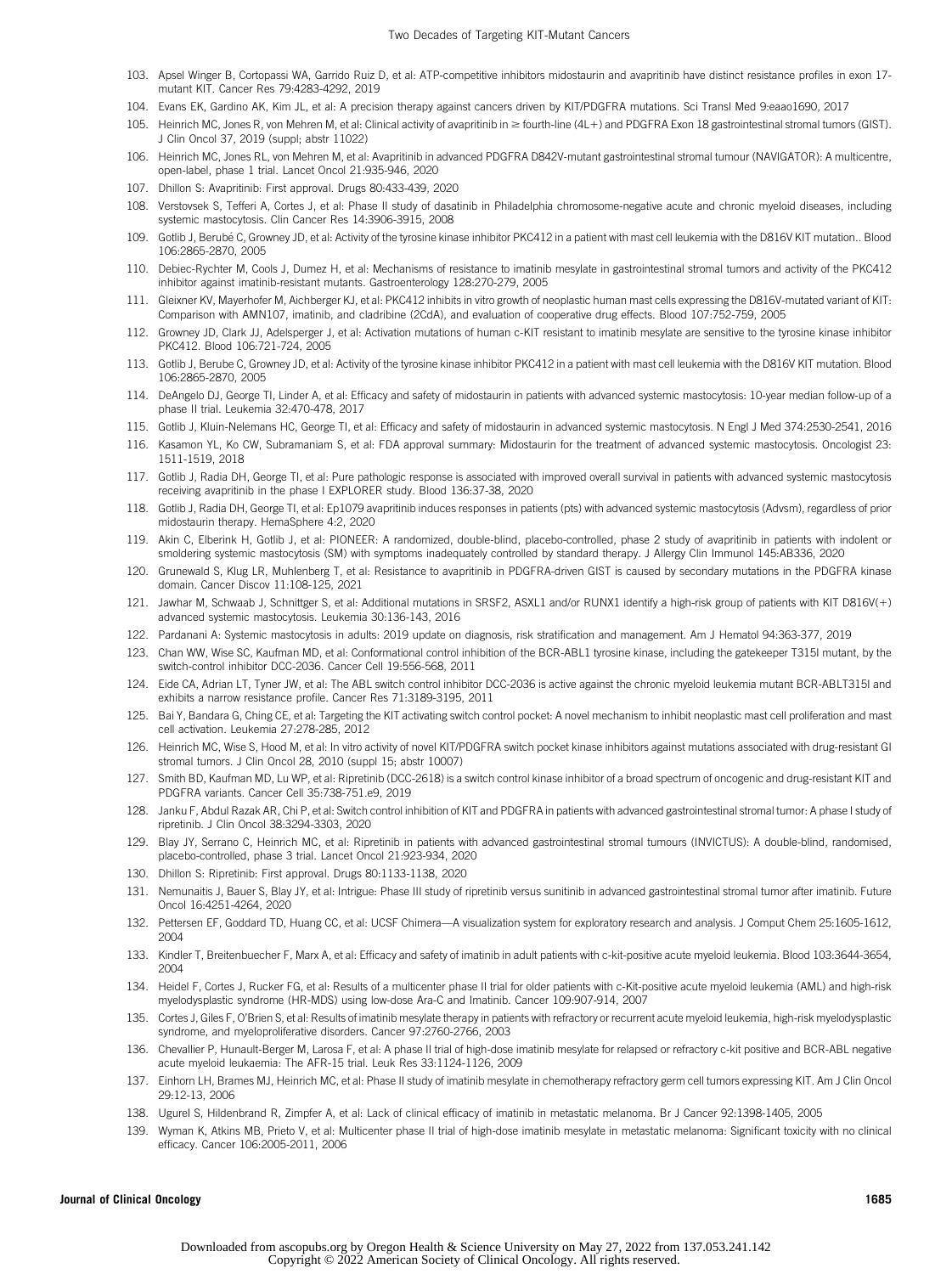- 140. Kim KB, Eton O, Davis DW, et al: Phase II trial of imatinib mesylate in patients with metastatic melanoma. Br J Cancer 99:734-740, 2008
- 141. Handolias D, Hamilton AL, Salemi R, et al: Clinical responses observed with imatinib or sorafenib in melanoma patients expressing mutations in KIT. Br J Cancer 102:1219-1223, 2010
- 142. Guo J, Si L, Kong Y, et al: Phase II, open-label, single-arm trial of imatinib mesylate in patients with metastatic melanoma harboring c-Kit mutation or amplification. J Clin Oncol 29:2904-2909, 2011
- <span id="page-12-0"></span>143. Hodi FS, Corless CL, Giobbie-Hurder A, et al: Imatinib for melanomas harboring mutationally activated or amplified KIT arising on mucosal, acral, and chronically sun-damaged skin. J Clin Oncol 31:3182-3190, 2013
- <span id="page-12-1"></span>144. Coit DG, Thompson JA, Albertini MR, et al: Cutaneous melanoma, version 2.2019, NCCN clinical practice guidelines in oncology. J Natl Compr Canc Netw 17: 367-402, 2019
- <span id="page-12-2"></span>145. Goodman VL, Rock EP, Dagher R, et al: Approval summary: Sunitinib for the treatment of imatinib refractory or intolerant gastrointestinal stromal tumors and advanced renal cell carcinoma. Clin Cancer Res 13:1367-1373, 2007

nn - 1

- <span id="page-12-3"></span>146. FDA approves stivarga for GIST. Cancer Discov 3:OF1, 2013
- <span id="page-12-4"></span>147. Avapritinib approved for GIST subgroup. Cancer Discov 10:334, 2020

# **Publish Your Research With Confidence With ASCO and Editage**

ASCO has partnered with Editage to provide members and authors with expert manuscript preparation services that support you through every stage of your academic journey.

Learn more at asco.editage.com